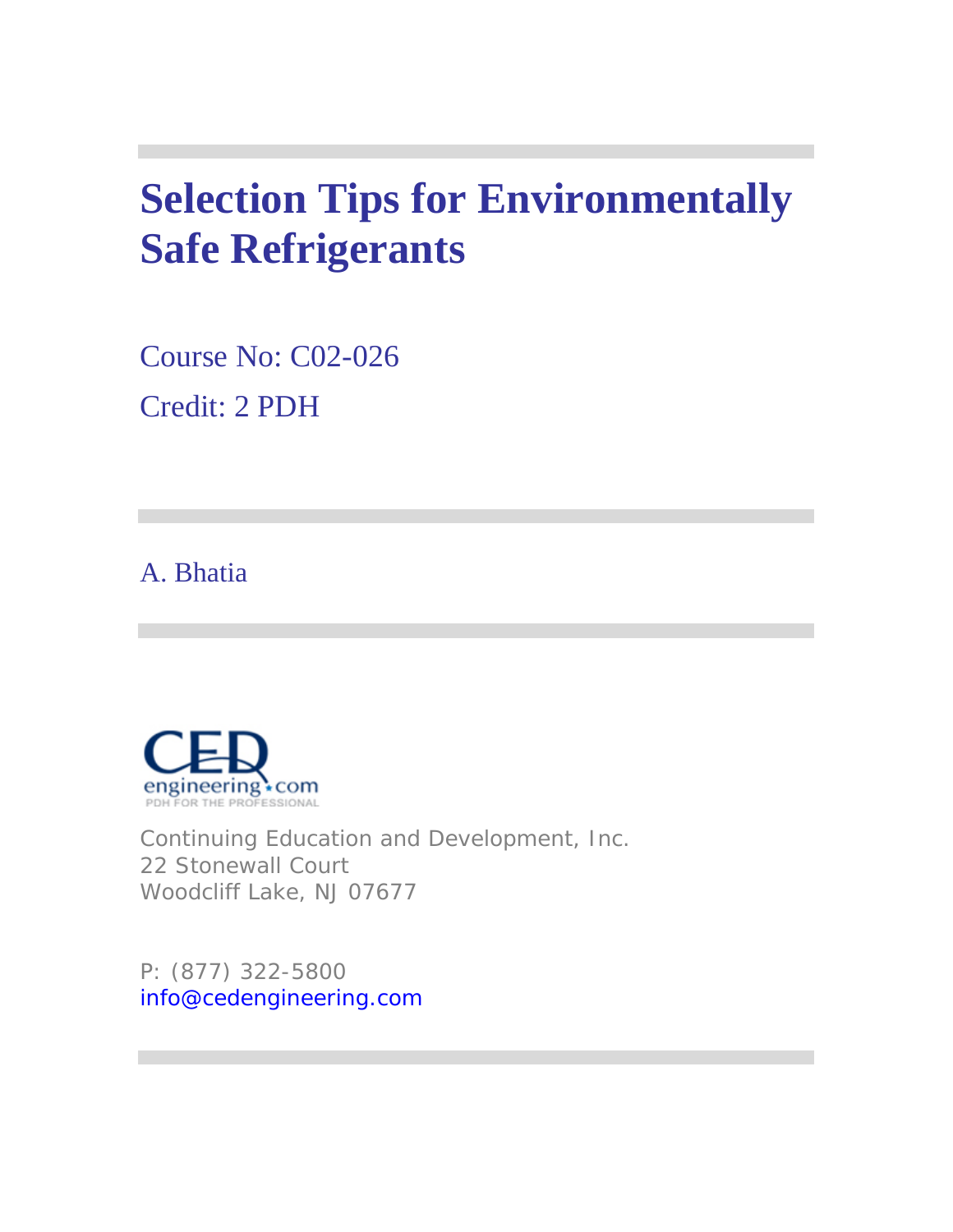# **SELECTION TIPS FOR ENVIRONMENTALLY SAFE REFRIGERANTS**

A refrigerant is a fluid used in a refrigeration system to extract heat at low temperature and low pressure during evaporation and reject heat at high temperature and high pressure during condensation. Fluids suitable for refrigeration purposes can be classified into primary and secondary refrigerants.

**Primary Refrigerants:** Primary refrigerants are those fluids, which are used directly as working fluids, for example in vapour compression and vapour absorption refrigeration systems. Primary refrigerants provide refrigeration by undergoing a phase change process in the evaporator.

**Secondary Refrigerants:** As the name implies, secondary refrigerants are those liquids, which are used for transporting thermal energy from one location to other. Unlike primary refrigerants, the secondary refrigerants do not undergo phase change as they transport energy from one location to other.

The commonly used secondary refrigerants are the solutions of water and ethylene glycol, propylene glycol or calcium chloride. These solutions are known under the general name of brines. An important property of a secondary refrigerant is its freezing point. Of course, if the operating temperatures are above  $0^{\circ}$ C, then pure water can also be used as secondary refrigerant for example in large air conditioning systems. Antifreezes or brines are used when refrigeration is required at sub-zero temperatures. The temperature at which freezing of "brine" takes place depends on its concentration and the concentration at which a lowest temperature can be reached without solidification is called as eutectic point.

In this course attention is focused on primary refrigerants used mainly in vapour compression refrigeration systems.

#### **COMMON REFRIGERANTS**

Refrigerants in vapor compression refrigeration systems can be classified as pure fluids and mixtures. Pure fluids are further categorized as halogenated hydrocabons or natural compounds.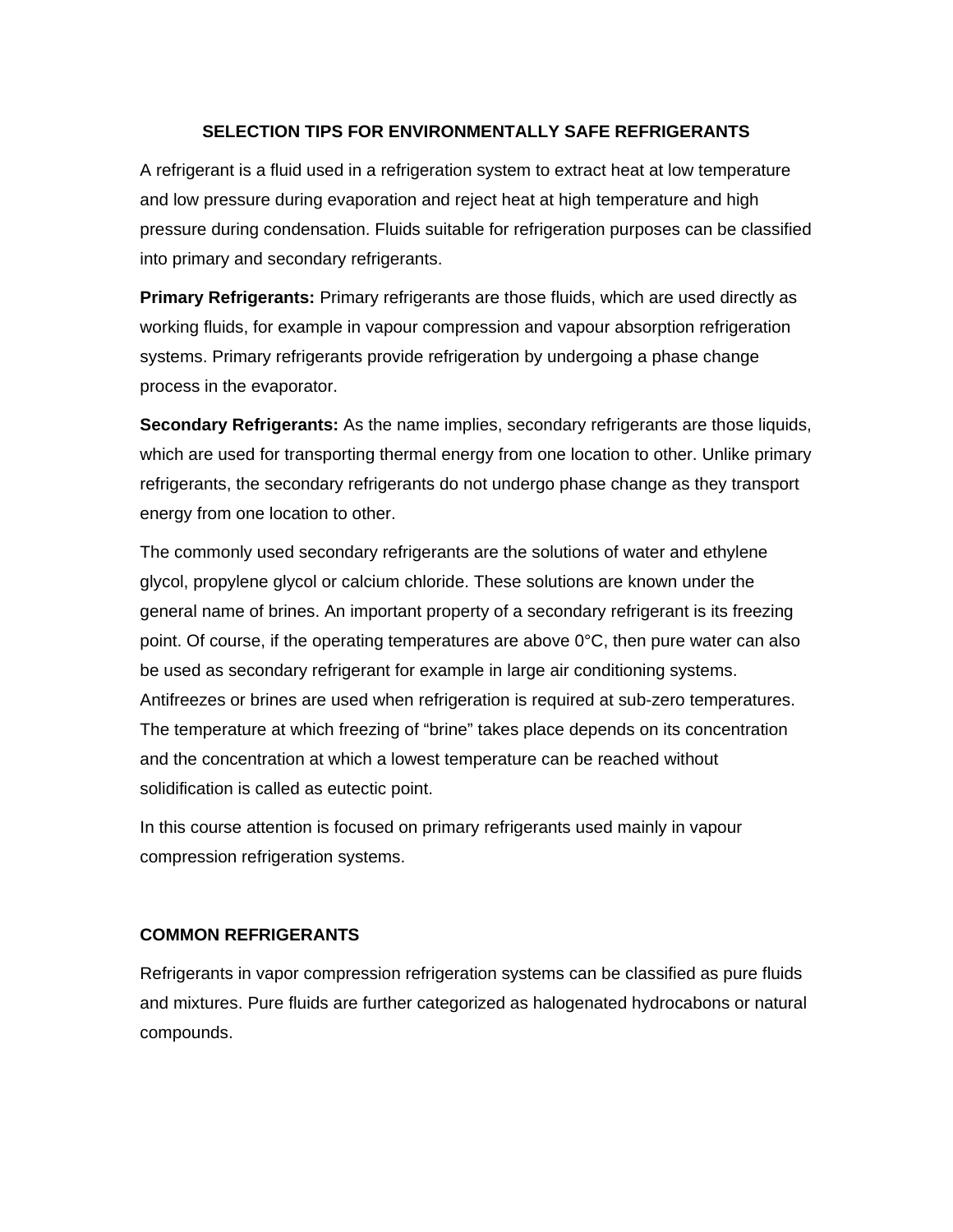

Early refrigerants used in vapor compression refrigeration applications were Halogenated Hydrocarbons predominately made up of chlorofluorocarbons (CFCs), Hydrochloro-fluorocarbons (HCFCs) and Hydrofluorocarbon (HFCs).

1) **Chlorofluorocarbons (CFCs)** -The acronym CFC stands for chlorofluorocarbons and refers to family of refrigerants containing chlorine, fluorine, and carbon. Since they contain NO hydrogen, CFCs are chemically very stable, even when released into the atmosphere, these are found to be long-lived in the atmosphere. In the lower atmosphere, the CFC molecules absorb infrared radiation and contribute to atmospheric warming. Once in the upper atmosphere, the CFC molecule breaks down to release chlorine that destroys ozone and, consequently damages the atmospheric ozone layer. Ozone found high up in the atmosphere, called "stratospheric ozone"; 15-40 km above earth surface, helps filter out damaging ultraviolet radiation from the sun. The ozone layer acts like a giant sunshade that shields the earth from the sun's harmful ultraviolet radiation.

This phenomenon of Ozone Layer Depletion was first observed in 1974 and was largely attributed to chlorine and bromine containing CFC compounds. Owing to harmful effects of ozone layer depletion on a global level, it has been agreed by the global community (under Montreal Protocol - a landmark international agreement designed to protect the stratospheric ozone layer) to phase out the ozone depleting substances (ODS). The manufacture of CFC refrigerants was discontinued after December 31, 1995.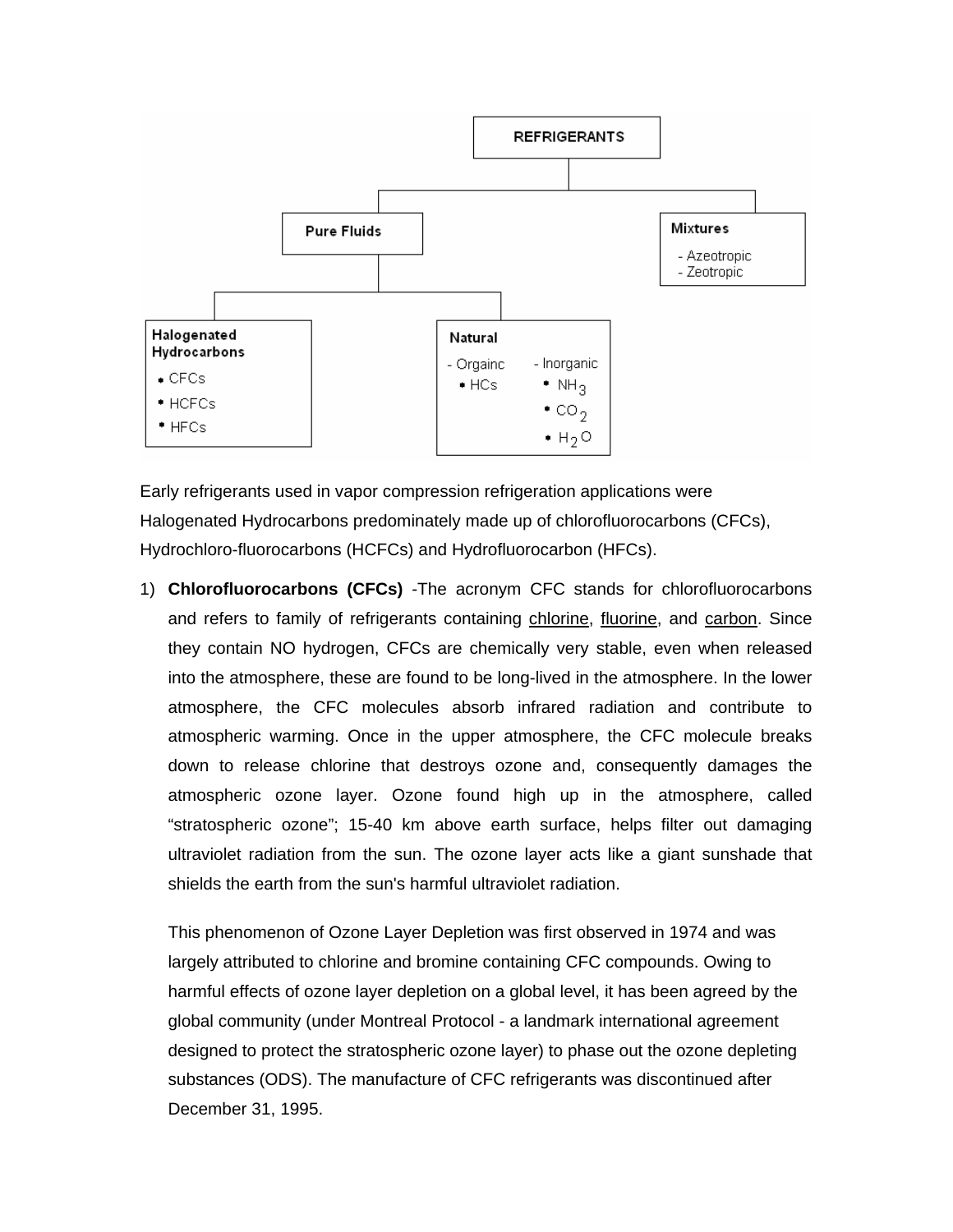Prior to the environmental issues of ozone layer depletion, the most widely used CFC refrigerants were: R11, R12, R113, R114, R115…. Of these, R11 was primarily used with centrifugal compressors in air conditioning applications and R12 was used primarily in small capacity refrigeration and cold storage applications.

2) **Hydrochloro-fluorocarbons (HCFCs)** - Researchers found that by modifying the chemical compound of CFCs by substituting a hydrogen atom for one or more of the chlorine or fluorine atoms resulted in a significant reduction in the life of the molecule and, thus, reduced the negative environmental impact it may have.

This category of refrigerants contains both chlorine and hydrogen. Even though they contain chlorine which is damaging to the ozone layer, they also contain hydrogen which makes them chemically less stable when they enter the atmosphere. These refrigerants decompose when released in the lower atmosphere so very little ever reaches the ozone layer. HCFCs, therefore, have a lower ozone-depletion potential. The most widely used HCFC refrigerants are: R22 and R 123. R-22 finds its use in most residential and small commercial air conditioning systems whereas R 123 has wide applications in low pressure centrifugal chillers. HCFC production for use in new equipment in developed countries is mandated to cease in year 2020 with total halt to manufacturing and importing mandated by year 2030.

3) **Hydrofluorocarbon (HFC)** - HFC refrigerants contain NO chlorine. Although these refrigerants have an ozone-depletion potential of zero, they probably still contribute to the global warming problem. Two HFC's that are replacing CFC12 and HCFC22 are HFC134a (Tetrafluoroethane  $CF_3CH_2F$ ) and HFC410A (HFC32 & HFC125).

Hydro fluorocarbons (HFCs), are not regulated by international treaty and are considered, at least for the interim, to be the most environmentally benign compounds in HVAC refrigeration systems.

Note that it is the chlorine that makes a substance ozone-depleting; CFCs and HCFCs (partly) are a threat to the ozone layer but HFCs are not.

Generally all halogenated refrigerants used in refrigeration, cold storage and air conditioning applications are non-toxic and non-flammable.

#### **Refrigerant Number Designation**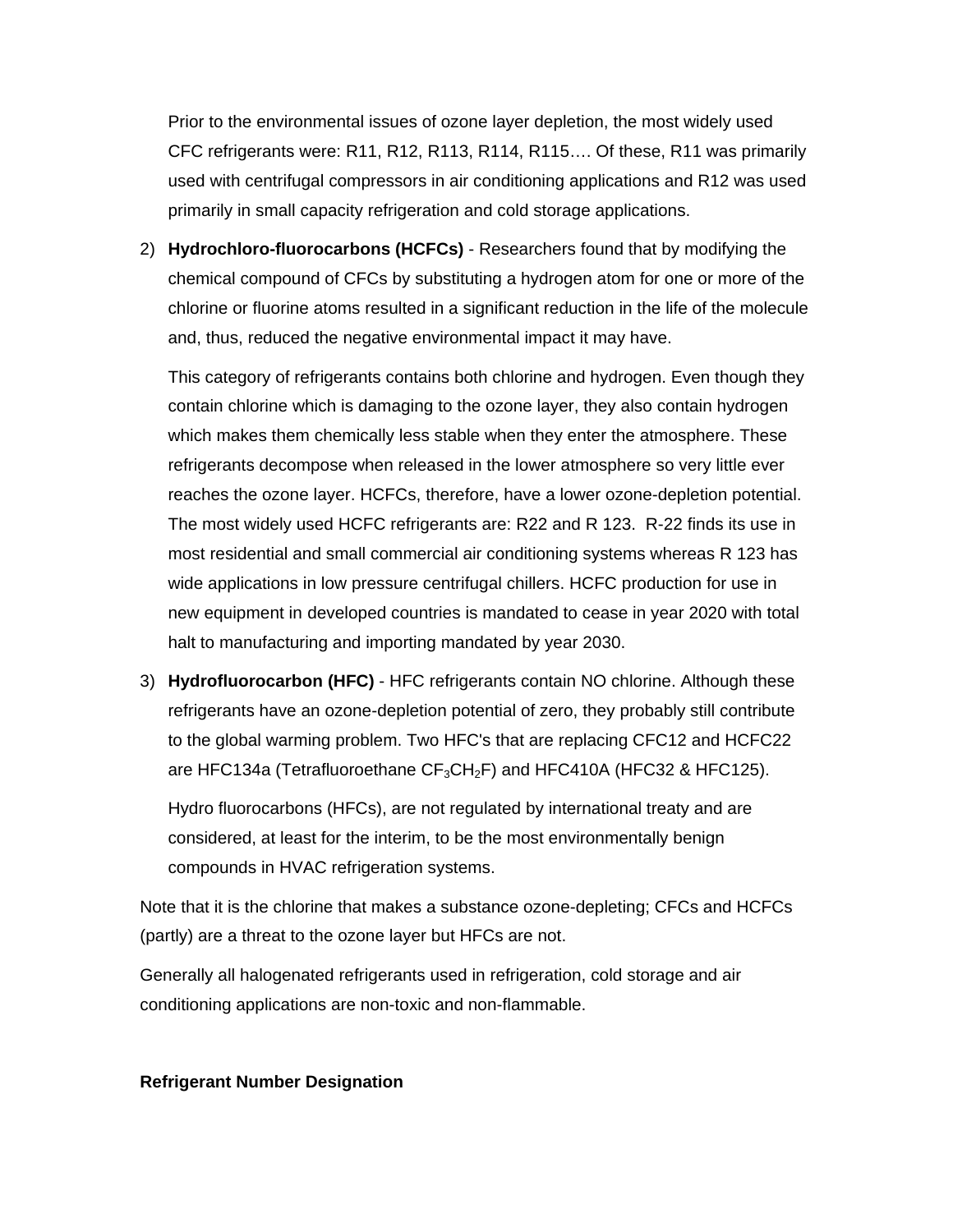Since a large number of refrigerants exist and have a very complex chemical name, a numbering system has been adopted to designate various refrigerants. From the number, one can get some useful information about the type of refrigerant, its chemical composition, molecular weight etc.

The first step, and one that will provide a valuable way to check the results, is to understand the prefixes CFC, HCFC and HFC.

| <b>Prefix</b> | <b>Meaning</b>          | <b>Atoms in the Molecule</b> |
|---------------|-------------------------|------------------------------|
| <b>CFC</b>    | chlorofluorocarbon      | Cl, F, C                     |
| <b>HCFC</b>   | hydrochlorofluorocarbon | H, Cl, F, C                  |
| <b>HFC</b>    | hydrofluorocarbon       | H, F, C                      |
| HС            | hydrocarbon             | H, C                         |

Compounds used as refrigerants may be described using either the appropriate prefix above or with the prefixes "R-" or "Refrigerant." Thus, CFC-12 may also be written as R-12 or Refrigerant 12.

# **Decoding the Number**

Now that we understand that the prefix describes what kinds of atoms are in a particular molecule, the next step is to calculate the number of each type of atom.

- The key to the code is to add **90** to the number; the result gives three digits which stand for the number of carbon, hydrogen and fluorine atoms respectively.
- Remaining bonds not accounted for are occupied by chlorine atoms. All of these refrigerants are saturated; that is, they contain only single bonds. The number of bonds available in a carbon-based molecule is 2C + 2 (i.e. for 1 carbon atom, there are 4 bonds; for 2 carbon atoms there are 6 bonds and for 3 carbon atoms there are 8 bonds).
- Chlorine atoms occupy bonds remaining after the F and H atoms.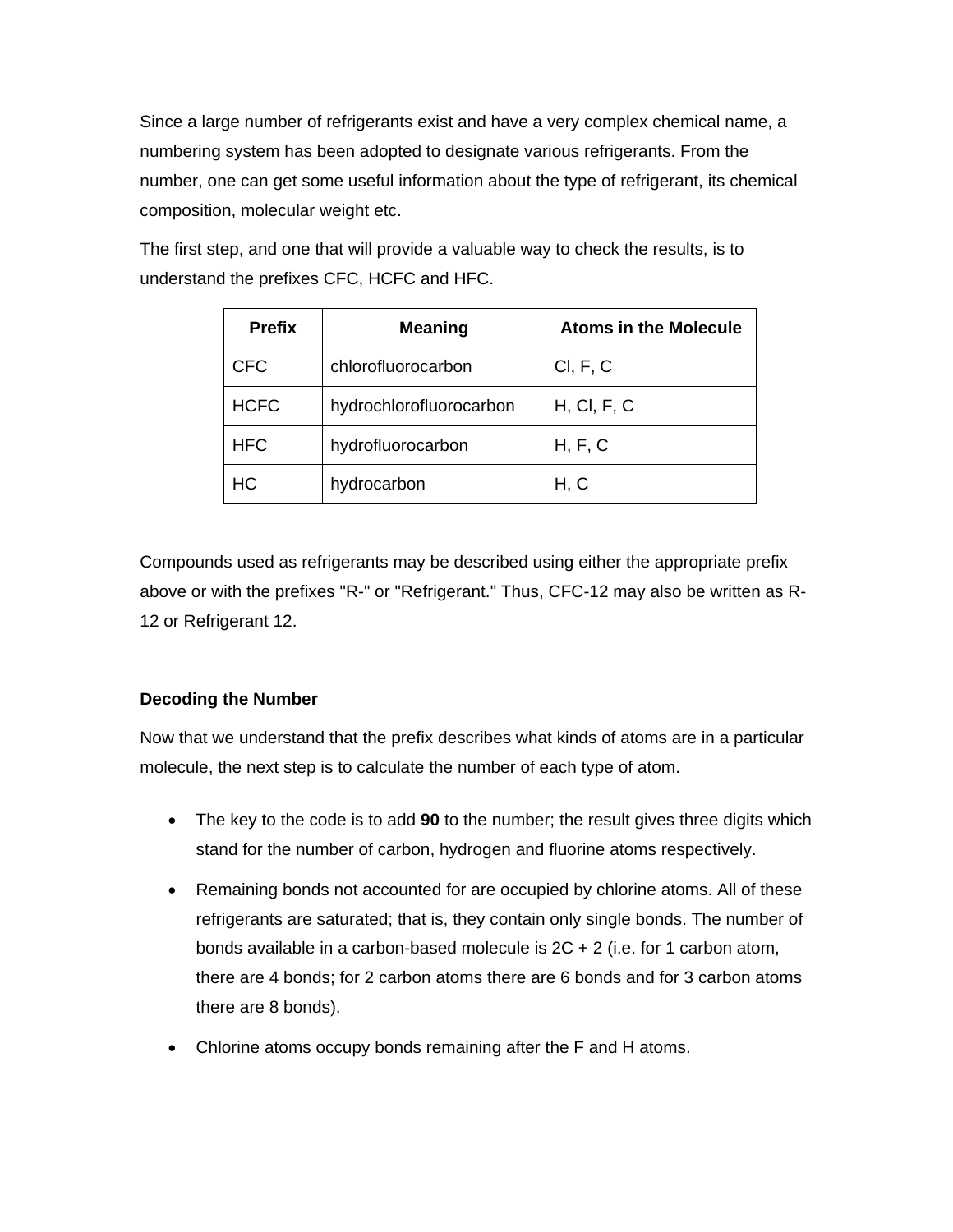• A suffix of a lower-case letters a, b, or c indicates increasingly unsymmetrical isomers.

Let's see few examples.

# **Example #1:**

# **What is the chemical formula of HCFC141b?**

| $141 + 90 = 2$ |  | 3           |  |
|----------------|--|-------------|--|
|                |  | $\#C$ #H #F |  |

Now to decipher number of chlorine atoms:

- $C$  atoms  $= 2$
- Number of bonds =  $6$   $[2C + 2]$
- $\bullet$  H atoms = 3
- F atoms  $= 1$

Since all of the carbon bonds are not occupied by fluorine or hydrogen atoms, the remainder is attached to chlorine, thus:

• Cl atoms =  $6 - (3 + 1) = 2$ 

So HCFC-141b has 2C, 3H, 1F, and 2Cl or the chemical formula for HCFC -141b is therefore **C 2H 3FCl 2**

Notice that the HCFC designation (h ydro  $\underline{c}$  hloro  $\underline{f}$  luoro  $\underline{c}$  arbon) is a good double-check on the decoding; this molecule does, indeed, contain H, Cl, F, and C.

The "b" at the end describes how these atoms are arranged; different "isomers" contain the same atoms, but they are arranged differently. The letter designation for isomers is discussed below in another example.

# **Example # 2:**

**What is the chemical formula of HFC134a?**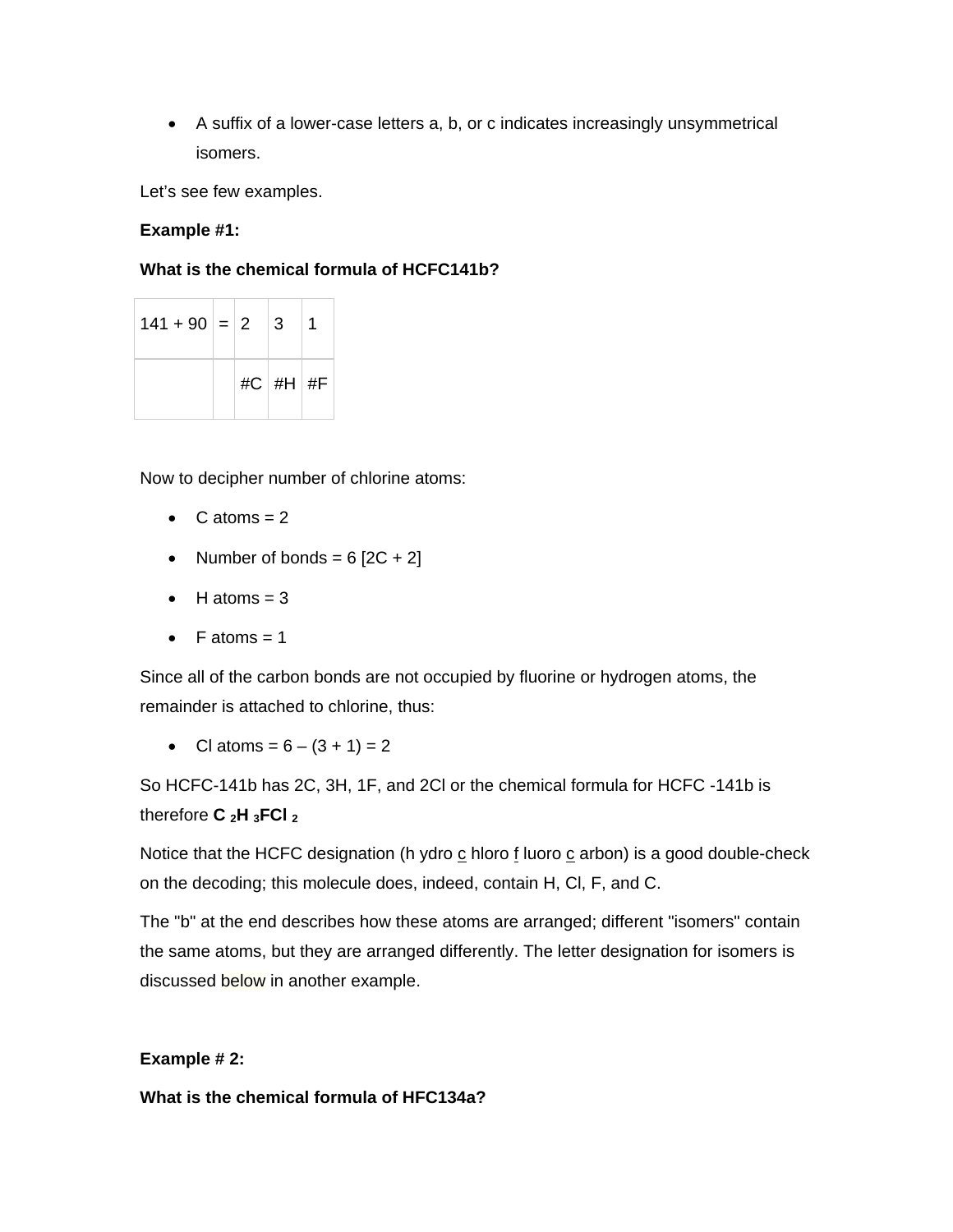| $134 + 90 = 2$ 2 |  |          | 4 |
|------------------|--|----------|---|
|                  |  | #C #H #F |   |

Now to decipher number of chlorine atoms:

- $C$  atoms  $= 2$
- Number of bonds =  $6$   $[2C + 2]$
- $\bullet$  H atoms = 2
- F atoms  $= 4$

There are 6 bonds. But in this case, there are no bonds left over after F and H, so there are no chlorine atoms. Thus chemical formula for HFC 134a is:  $C_2H_2F_4$ 

In this case, too, the prefix is accurate: this is an HFC (h ydro  $f$  luoro  $f$  arbon), so it contains only H, F, and C, but no chlorine.

Letter "a" stands for isomer, e.g. molecules having same chemical composition but different atomic arrangement. The "a" suffix indicates that the isomer is unbalanced by one atom, giving 1, 1, 1, 2-Tetrafluoroethane. R-134 without the "a" suffix would have a molecular structure of 1, 1, 2, 2-Tetrafluoroethane—a compound not especially effective as a refrigerant.

# **Assigning a chemical name to the refrigerant number**

We can reverse this method of designating a refrigerant by number. The following rules apply:

- Let the refrigerant number is X
- From the chemical formula derive a number in order of Carbon, Hydrogen, Fluorine atoms.
- Find X by deducting 90 in above

# **Example # 3:**

# **What is the refrigerant number for CHClF2?**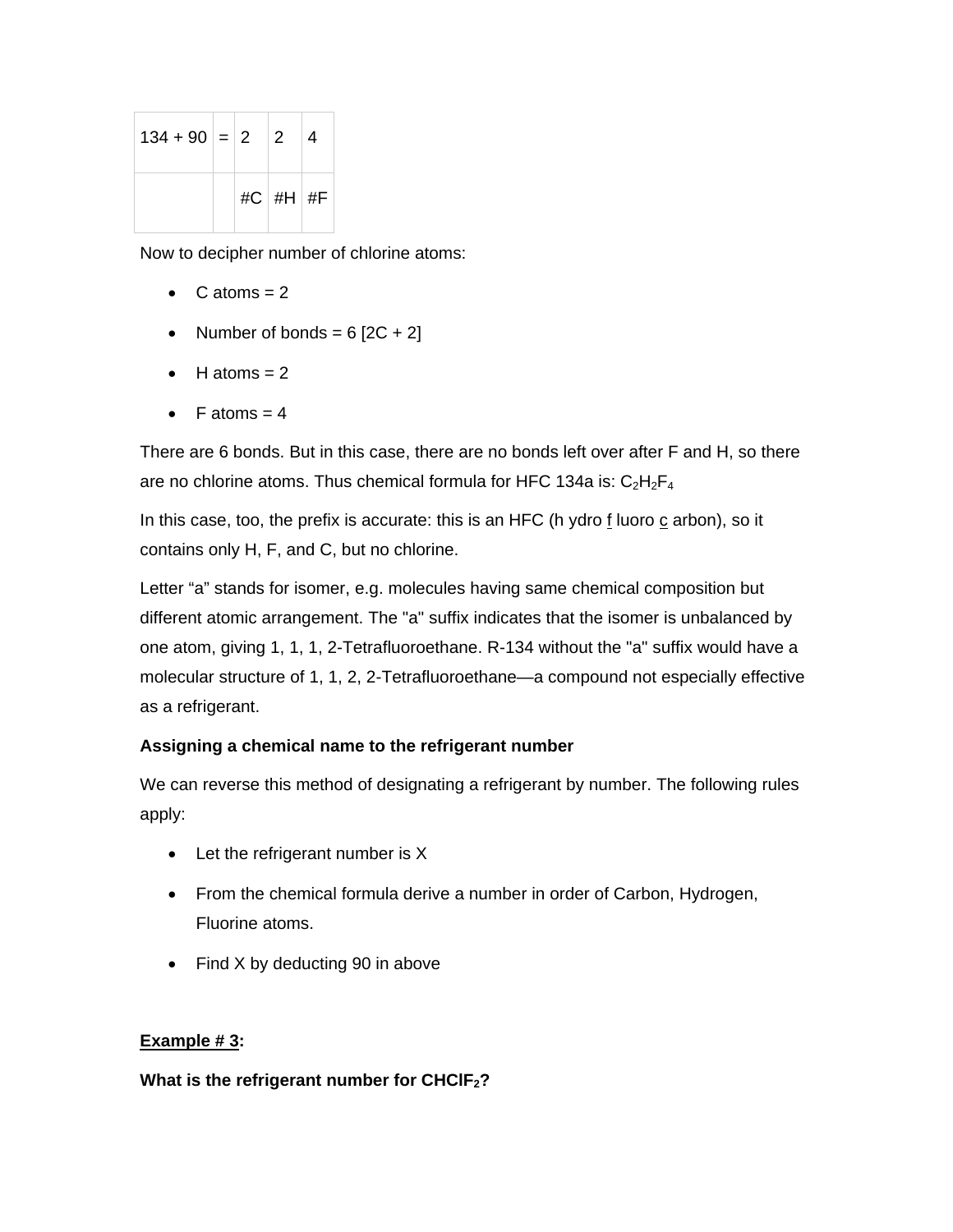- Number of C atoms  $= 1$
- Number of H atoms  $= 1$
- Number of  $F$  atoms  $= 2$
- Arrange this in order of  $CHF = 112$

Deduct 90 from above to arrive at refrigerant number;

Refrigerant number = 112 – 90 = 22 or the refrigerant can be designated as **HCFC22.** 

#### **Example # 4:**

#### **What is the refrigerant number for CHCl<sub>2</sub>CF<sub>3</sub>?**

- Number of C atoms  $= 2$
- Number of H atoms  $= 1$
- Number of  $F$  atoms = 3
- Arrange this in order of  $CHF = 213$

Deduct 90 from above to arrive at refrigerant number;

Refrigerant number =  $213 - 90 = 123$  or

The refrigerant can be designated as **CFC123**

#### **Note**

*Any molecule with only 1C (e.g., CFC-12) will have a 2-digit number, while those with 2C or 3C will have a 3-digit number.* 

# **Inorganic or Natural Refrigerants**

Inorganic refrigerants do not deplete the ozone layer and find use in industrial applications. These are designated by number 7 followed by the molecular weight of the refrigerant (rounded-off). For example:

- Ammonia: Molecular weight is 17, thus the designation is R717
- Carbon dioxide: Molecular weight is 44, thus the designation is R744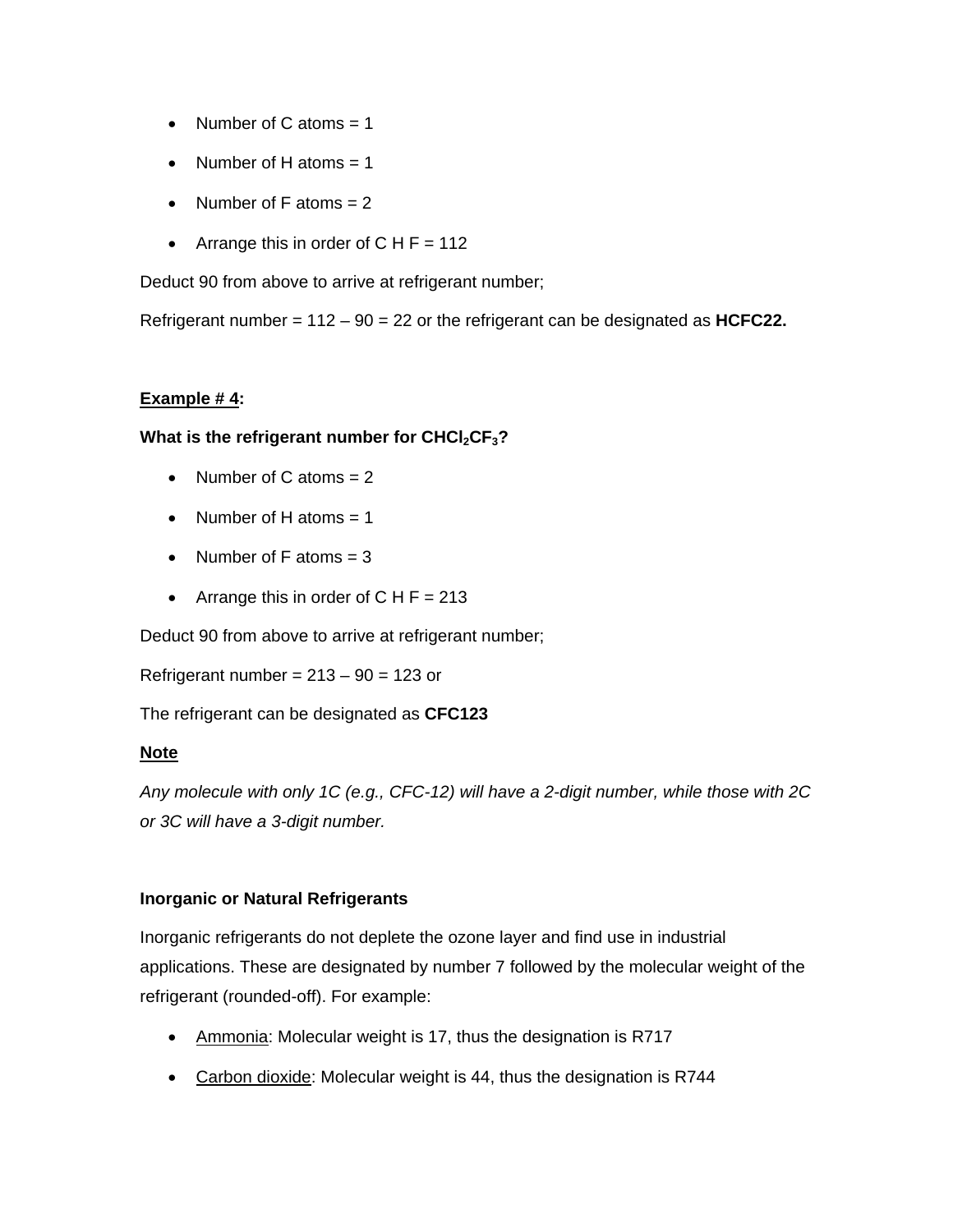• Water: Molecular weight is 18, thus the designation is R718

Ammonia is one of the oldest known refrigerants that has very good thermodynamic, thermo-physical and environmental properties. However, it is toxic and is not compatible with some of the common materials of construction such as copper, which somewhat restricts its application. Other natural refrigerant carbon dioxide (R-744) have some specific problems owing to their eco-friendliness, they are being studied widely and are likely to play a prominent role in future. Water is refrigerant in the absorption based refrigeration systems.

#### **Mixtures**

A number of refrigerants are made up of blends or chemically prepared mixtures of refrigerants. These are called "Azeotropic" mixtures (designated by 500 series) and "Zeotropic" refrigerants (e.g. non-azeotropic mixtures designated by 400 series).

#### **Azeotropic mixtures:**

An azeotropic is a mixture of multiple components of volatilities (refrigerants) that do not change volumetric composition or saturation temperature when they evaporate or condense at constant pressure. In simpler terms azeotropic blends act as single substance, are very stable i.e. difficult to separate and have a negligible glide. These can be charged in vapour or liquid state. These refrigerants are designated by 500 series. For example:

- R500: Mixture of R12 (73.8 %) and R152a (26.2%)
- R502: Mixture of R22 (48.8 %) and R115 (51.2%)
- R503: Mixture of R23 (40.1 %) and R13 (59.9%)
- R507A: Mixture of R125 (50%) and R143a (50%)

A near azeotropic is a mixture of refrigerants whose characteristics are near those of an azeotropic. Because the change in volumetric composition or saturation temperature is rather small for a near azeotropic, such as, 1 to 2°F, it is thus named.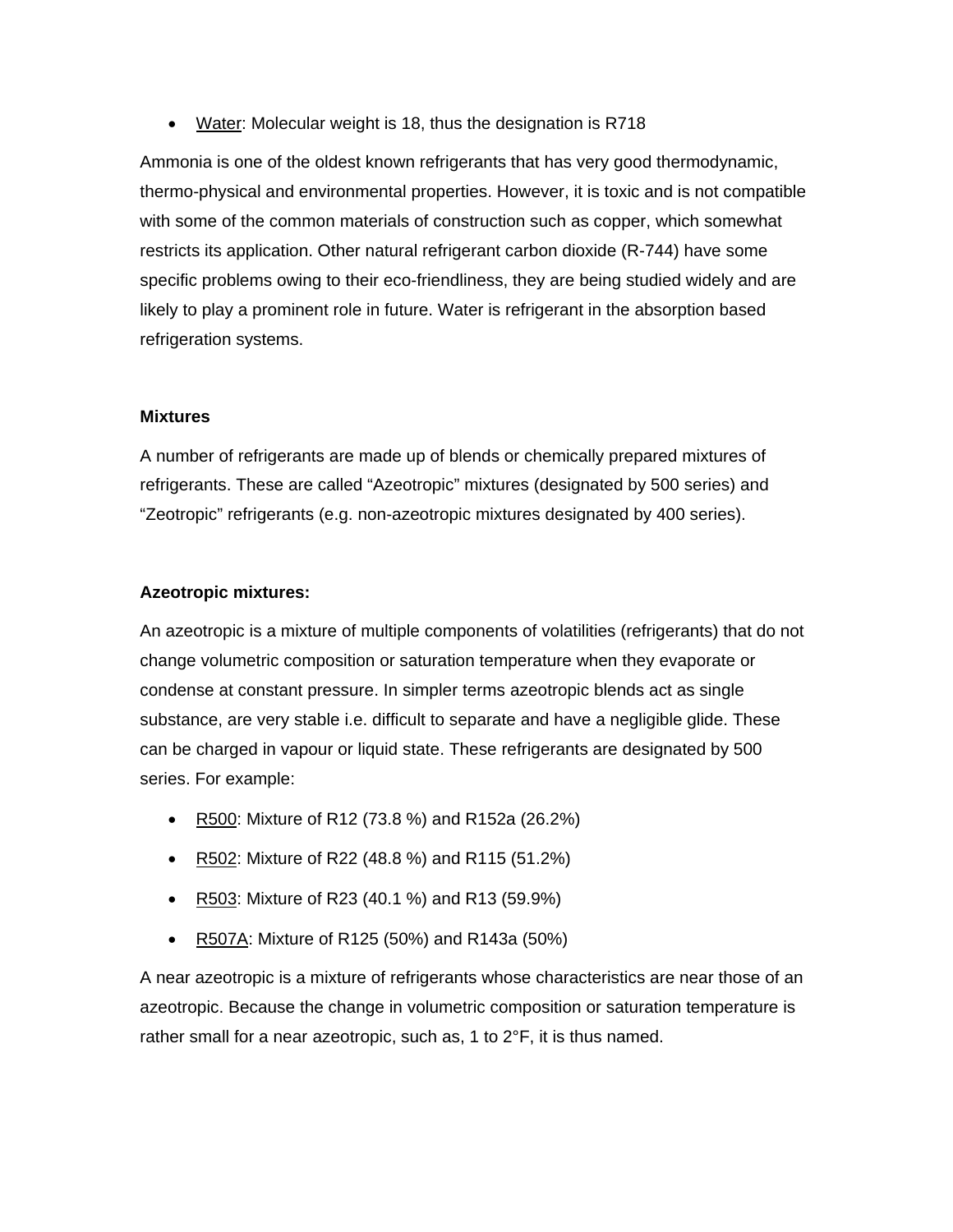# **Zeotropic mixtures:**

Zeotropic or non-azeotropic, including near azeotropic, shows a change in composition due to the difference between liquid and vapor phases, leaks, and the difference between charge and circulation. These can be separated easier than azeotropic mixtures, have some glide and can only be liquid charged.

A shift in composition causes the change in evaporating and condensing temperature/pressure. The difference in dew point and bubble point during evaporation and condensation is called glide, expressed in °F. Near azeotropic has a smaller glide than zeotropic. The midpoint between the dew point and bubble point is often taken as the evaporating and condensing temperature for refrigerant blends. The designated numbers are 400 series:

- R404A: Mixture of R125 (44%), R143a (52%) and R134a (4%)
- R407A: Mixture of R32 (20%), R125 (40%) and R134a (40%)
- R407B: Mixture of R32 (10%), R125 (70%) and R134a (20%)
- R410A: Mixture of R32 (50%) and R125 (50%)

# **Hydrocarbons:**

- Propane (C3H8): R290
- n-butane (C4H10): R600
- Iso-butane (C4H10): R600a
- Unsaturated Hydrocarbons: R1150 (C2H4), R1270 (C3H6)

*A complete discussion of the number designation and safety classification of the refrigerants is presented in ASHRAE Standard 34-1992.* 

# **REFRIGERANT SELECTION CRITERIA**

Key considerations for any new refrigerant are chemical stability, toxicity, flammability, thermal characteristics, efficiency, ease of detection when searching for leaks, environmental effects, compatibility with system materials, compatibility with lubricants,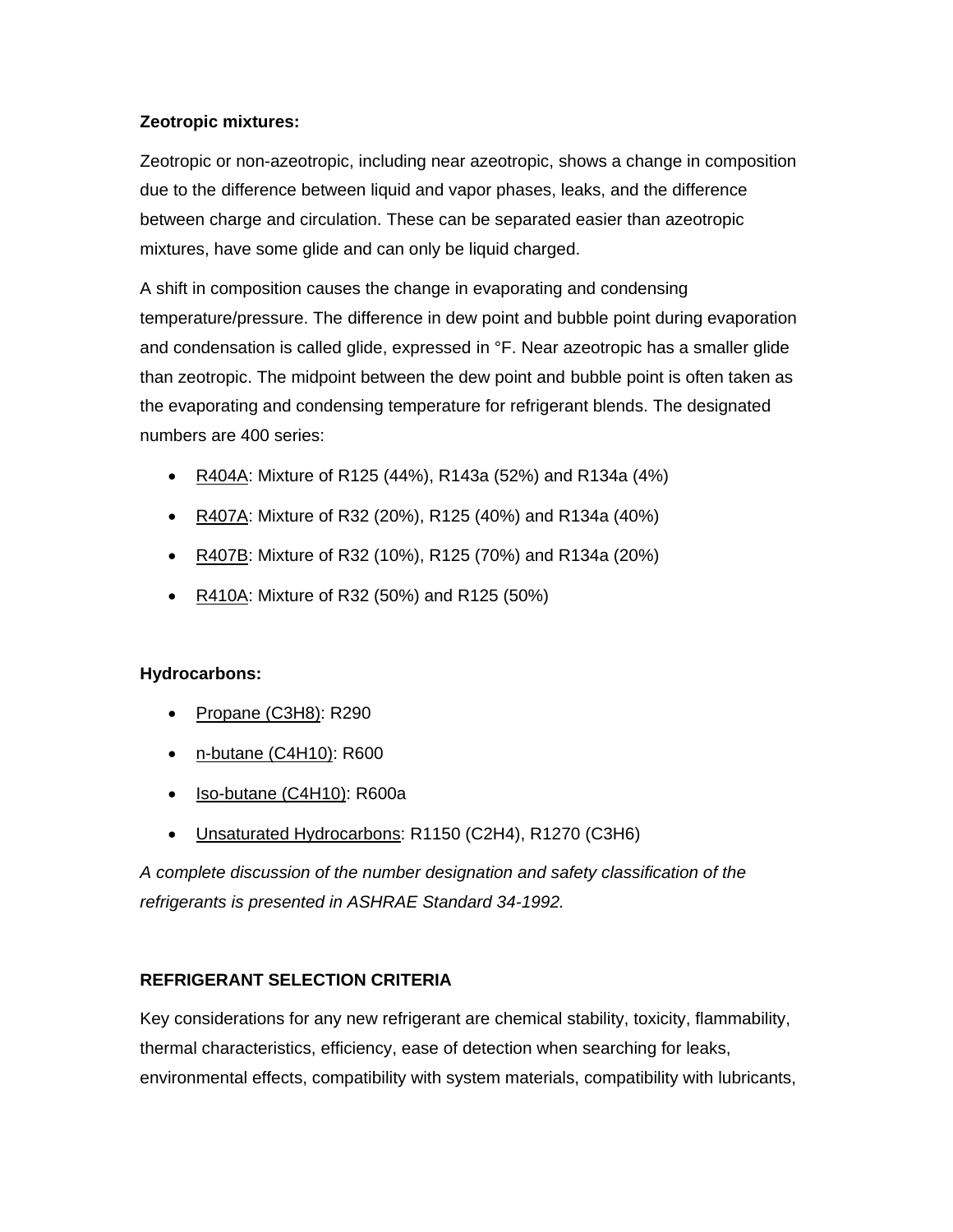and cost. In general, the selection of refrigerant for a particular application is based on the following requirements:

- Thermodynamic and thermo-physical properties
- Environmental and safety properties

# **Thermodynamic & Thermo-Physical Properties:**

The requirements are:

- 1. **Suction pressure:** At a given evaporator temperature, the saturation pressure should be above atmospheric for prevention of air or moisture ingress into the system and ease of leak detection. Higher suction pressure is better as it leads to smaller compressor displacement.
- 2. **Discharge pressure:** At a given condenser temperature, the discharge pressure should be as small as possible to allow light-weight construction of compressor, condenser etc.
- 3. **Pressure ratio:** Should be as small as possible for high volumetric efficiency and low power consumption.
- 4. **Latent heat of vaporization:** Should be as large as possible so that the required mass flow rate per unit cooling capacity will be small.

The above requirements are somewhat contradictory, as the operating pressures, temperatures and latent heat of vaporization are related by Clausius-Clapeyron Equation:

$$
\ln\left(\mathsf{P}_{\mathsf{sat}}\right) = -\frac{\mathsf{h}_{\mathsf{fg}}}{\mathsf{RT}} + \frac{\mathsf{s}_{\mathsf{fg}}}{\mathsf{R}}
$$

In the above equation, Psat is the saturation pressure (in atm.) at a temperature T(in Kelvin), hfg and sfg are enthalpy and entropy of vaporization and R is the gas constant. Since the change in entropy of vaporization is relatively small, from the above equation it can be shown that:

$$
\frac{P_C}{P_e} = \exp\left[\frac{h\,\text{fg}}{R}\left(\frac{1}{T_e} - \frac{1}{T_c}\right)\right]
$$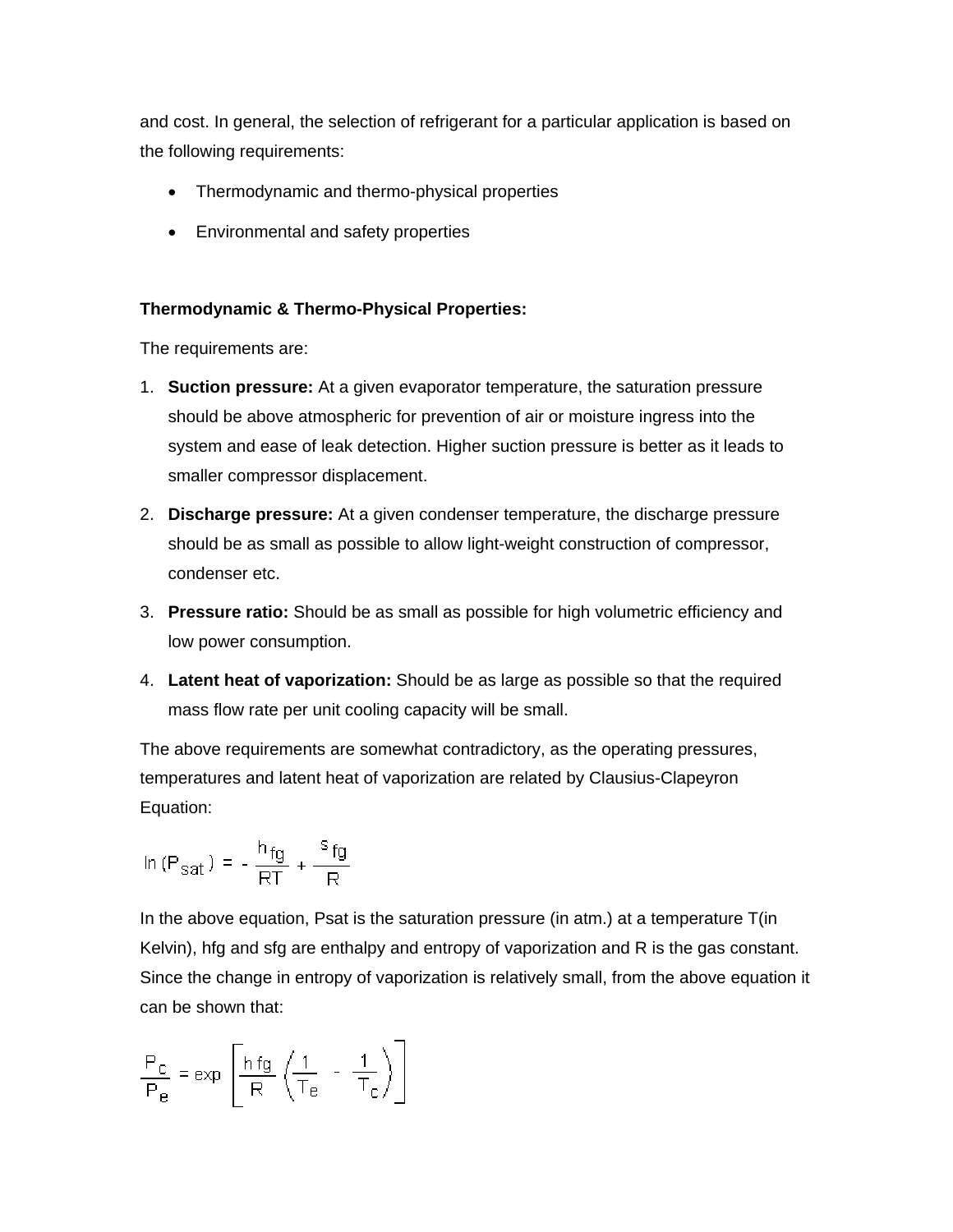In the above equation, Pc and Pe are the condenser and evaporator pressures, Tc and Te are condenser and evaporator temperatures. From the above equation, it can be seen that for given condenser and evaporator temperatures as the latent heat of vaporization increases, the pressure ratio also increases. Hence a trade-off is required between the latent heat of vaporization and pressure ratio.

In addition to the above properties; the following properties are also important:

- 5. **Isentropic index of compression:** Should be as small as possible so that the temperature rise during compression will be small.
- 6. **Liquid specific heat:** Should be small so that degree of sub-cooling will be large leading to smaller amount of flash gas at evaporator inlet.
- 7. **Vapour specific heat:** Should be large so that the degree of superheating will be small.
- 8. **Thermal conductivity:** Thermal conductivity in both liquid as well as vapour phase should be high for higher heat transfer coefficients.
- 9. **Viscosity:** Viscosity should be small in both liquid and vapour phases for smaller frictional pressure drops.

The thermodynamic properties are interrelated and mainly depend on normal boiling point, critical temperature, molecular weight and structure.

The normal boiling point indicates the useful temperature levels as it is directly related to the operating pressures. A high critical temperature yields higher COP due to smaller compressor superheat and smaller flash gas losses. On the other hand since the vapour pressure will be low when critical temperature is high, the volumetric capacity will be lower for refrigerants with high critical temperatures. This once again shows a need for trade-off between high COP and high volumetric capacity. It is observed that for most of the refrigerants the ratio of normal boiling point to critical temperature is in the range of 0.6 to 0.7. Thus the normal boiling point is a good indicator of the critical temperature of the refrigerant.

The important properties such as latent heat of vaporization and specific heat depend on the molecular weight and structure of the molecule. Trouton's rule shows that the latent heat of vaporization will be high for refrigerants having lower molecular weight. The specific heat of refrigerant is related to the structure of the molecule. If specific heat of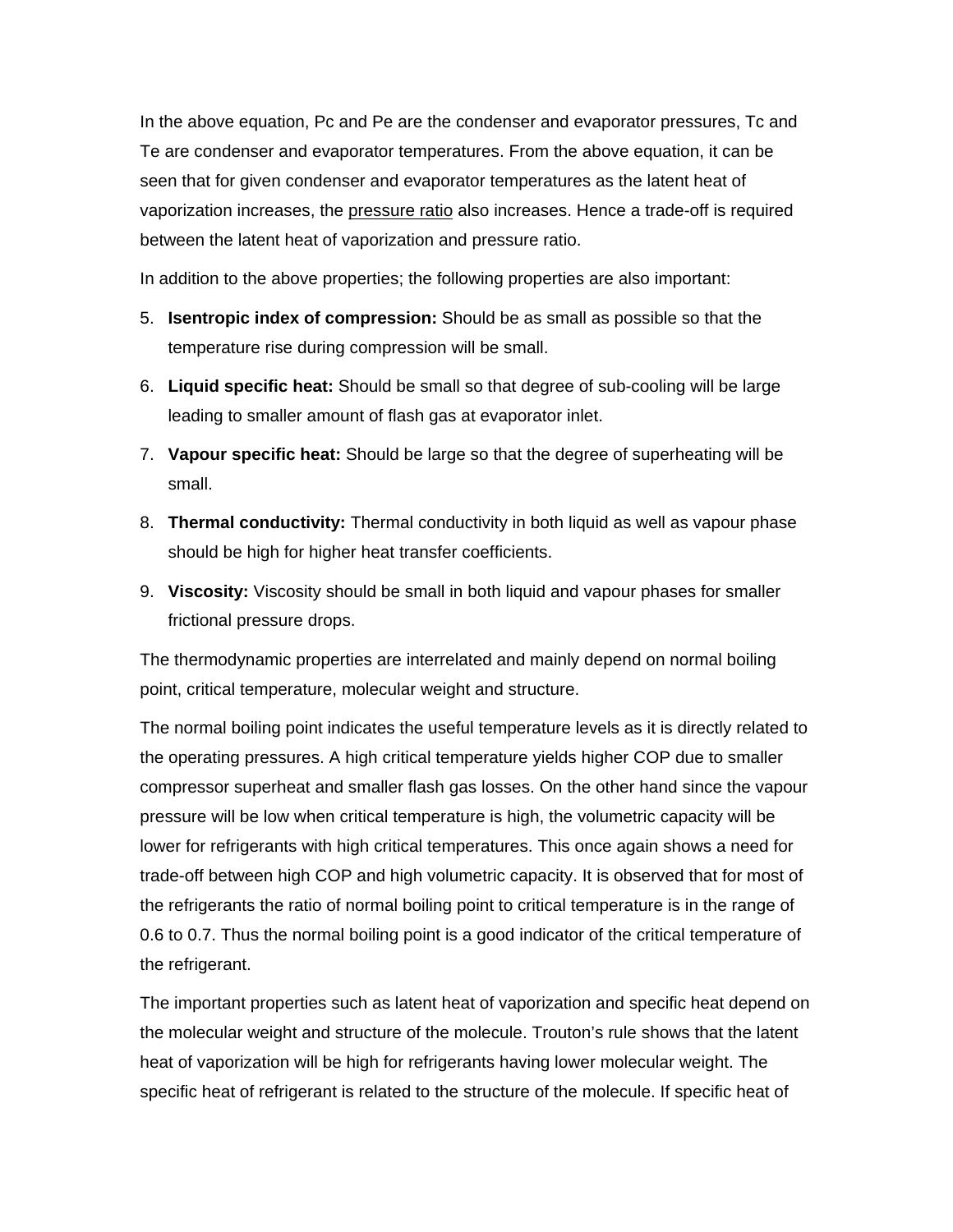refrigerant vapour is low then the shape of the vapour dome will be such that the compression process starting with a saturated point terminates in the superheated zone (i.e. compression process will be dry). However, a small value of vapour specific heat indicates higher degree of superheat. Since vapour and liquid specific heats are also related, a large value of vapour specific heat results in a higher value of liquid specific heat, leading to higher flash gas losses. Studies show that in general the optimum value of molar vapour specific heat lies in the range of 40 to 100 kJ/kmol.K.

The freezing point of the refrigerant should be lower than the lowest operating temperature of the cycle to prevent blockage of refrigerant pipelines.

# **Other Desired properties:**

- Evaporating pressure should be higher than atmospheric. Then non condensable gas will not leak into the system.
- Lower condensing pressure for lighter construction of compressor, condenser, piping, etc.
- A high thermal conductivity and therefore a high heat transfer coefficient in the evaporator and condenser.
- Dielectric constant should be compatible with air when the refrigerant is in direct contact with motor windings in hermetic compressors.
- It should have a critical temperature (temperature above which a gas cannot be liquefied by pressure alone) which is high enough to enable the refrigerant to condense either by cooling water or, preferably, air from the surroundings.
- It should have a freezing point lower than the lowest operational evaporating temperature.
- An inert refrigerant that does not react chemically with material will avoid corrosion, erosion, or damage to system components. Halocarbons are compatible with all containment materials except magnesium alloys. Ammonia, in the presence of moisture, is corrosive to copper and brass.

#### **Environmental & Safety Properties:**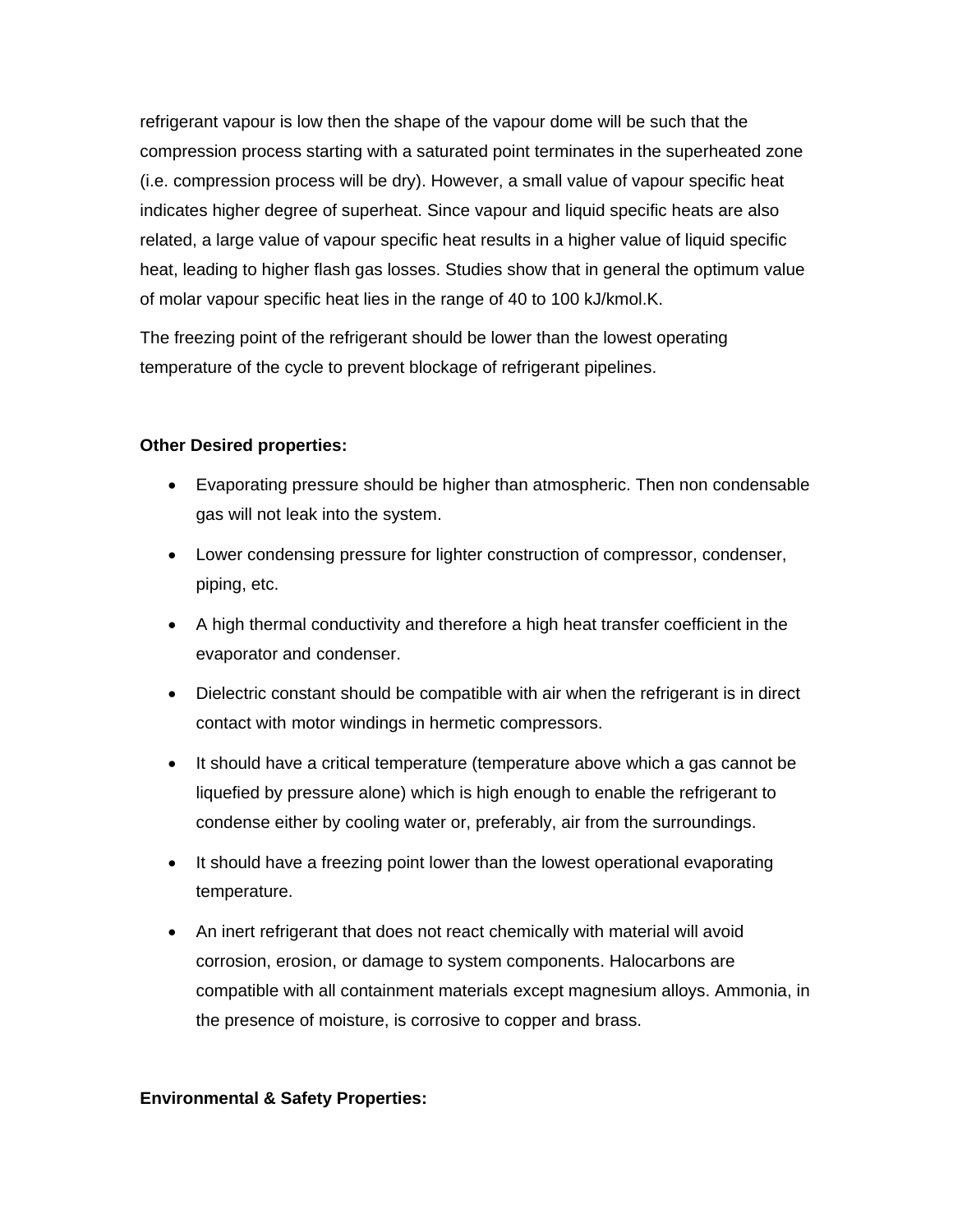Next to thermodynamic and thermo-physical properties, the environmental and safety properties are very important. In fact, at present the environment friendliness of the refrigerant is a major factor in deciding the usefulness of a particular refrigerant. The important environmental and safety properties are:

1. **Ozone Depletion Potential (ODP) -** Ozone depletion potential (ODP) is index to compare the relative ozone depletion of various refrigerants. It is defined as the ratio of the rate of ozone depletion of 1 pound of any halocarbon to that of 1 pound of refrigerant R-11. For R-11, ODP = 1.

According to the Montreal protocol, the ODP of refrigerants should be ZERO, i.e., they should be non-ozone depleting substances. Since ODP depends mainly on the presence of chlorine or bromine in the molecules, refrigerants having either chlorine (i.e., CFCs and HCFCs) or bromine cannot be used under the new regulations. Refrigerants having non-zero ODP have either already been phased-out (e.g. R11, R12) or will be phased-out in near-future (e.g. R22).

*Note that the CFC refrigerants have a high ODP; the HCFC refrigerants have a low ODP and the HFC refrigerants have a zero ODP.* 

2. **Global Warming Potential (GWP) -** Similar to the ODP, Global warming potential (GWP) is an index used to compare the global warming effect of a halocarbon refrigerant with the effect of refrigerant R-11.

Refrigerants should have as low a GWP value as possible to minimize the problem of global warming. Refrigerants with zero ODP but a high value of GWP (e.g. R134a) are likely to be regulated in future.

- 3. **Total Equivalent Warming Index (TEWI):** The Total Equivalent Warming Impact (TEWI) is a holistic measurement tool for assessing the overall environmental impact of equipment from energy use and refrigerant emissions. It allows the comparison of technologies and provides guidance for targeting improvements in environmental impact. The factor TEWI considers both direct (due to release into atmosphere) and indirect (through energy consumption) contributions of refrigerants to global warming. Naturally, refrigerants with as a low a value of TEWI are preferable from global warming point of view.
- 4. **Toxicity:** Ideally, refrigerants used in a refrigeration system should be non-toxic. However, all fluids other than air can be called as toxic as they will cause suffocation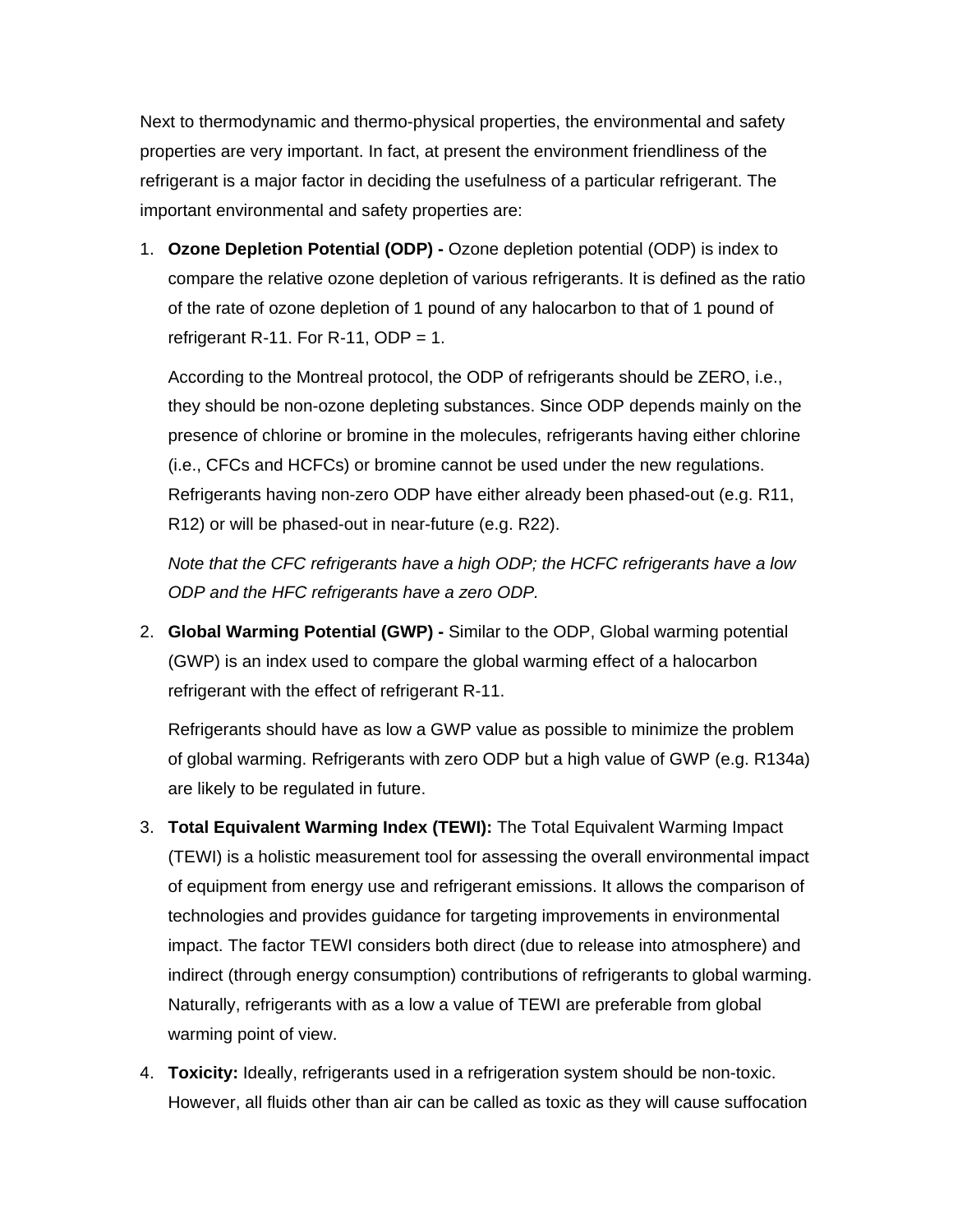when their concentration is large enough. Thus toxicity is a relative term, which becomes meaningful only when the degree of concentration and time of exposure required to produce harmful effects are specified. Some fluids are toxic even in small concentrations. Some fluids are mildly toxic, i.e., they are dangerous only when the concentration is large and duration of exposure is long. Some refrigerants such as CFCs and HCFCs are non-toxic when mixed with air in normal condition. However, when they come in contact with an open flame or an electrical heating element, they decompose forming highly toxic elements (e.g. phosgene-COCl<sub>2</sub>). In general the degree of hazard depends on:

- Amount of refrigerant used v/s total space
- Type of occupancy
- Presence of open flames
- Odor of refrigerant, and
- Maintenance condition

Thus from toxicity point-of-view, the usefulness of a particular refrigerant depends on the specific application. ANSI/ASHRAE Standard 34-1992 classifies the *toxicity* of refrigerants as Class A and Class B. Class A refrigerants are of low toxicity. No toxicity was identified when their time-weighted average concentration was less than or equal to 400 ppm, to which workers can be exposed for an 8-hr workday and 40 hr work week without adverse effect. Class B refrigerants are of higher toxicity and produce evidence of toxicity.

5. **Flammability -** The refrigerants should preferably be non-flammable and nonexplosive. ANSI/ASHRAE Standard 34-1982 classifies the *flammability* of refrigerants as Class 1, no flame propagation; Class 2, lower flammability; and Class 3, higher flammability

The safety classification of refrigerants is based on the combination of toxicity and flammability. The newer ASHRAE 34a-1992 standard includes two alphanumeric characters A1, A2, A3, B1, B2, and B3. The capital letter (either A-Non-Toxic or B-Toxic) indicates the toxicity and the numeral (1-non-flammable, 2-slightly-flammable, and 3-highly-flammable) denotes the flammability.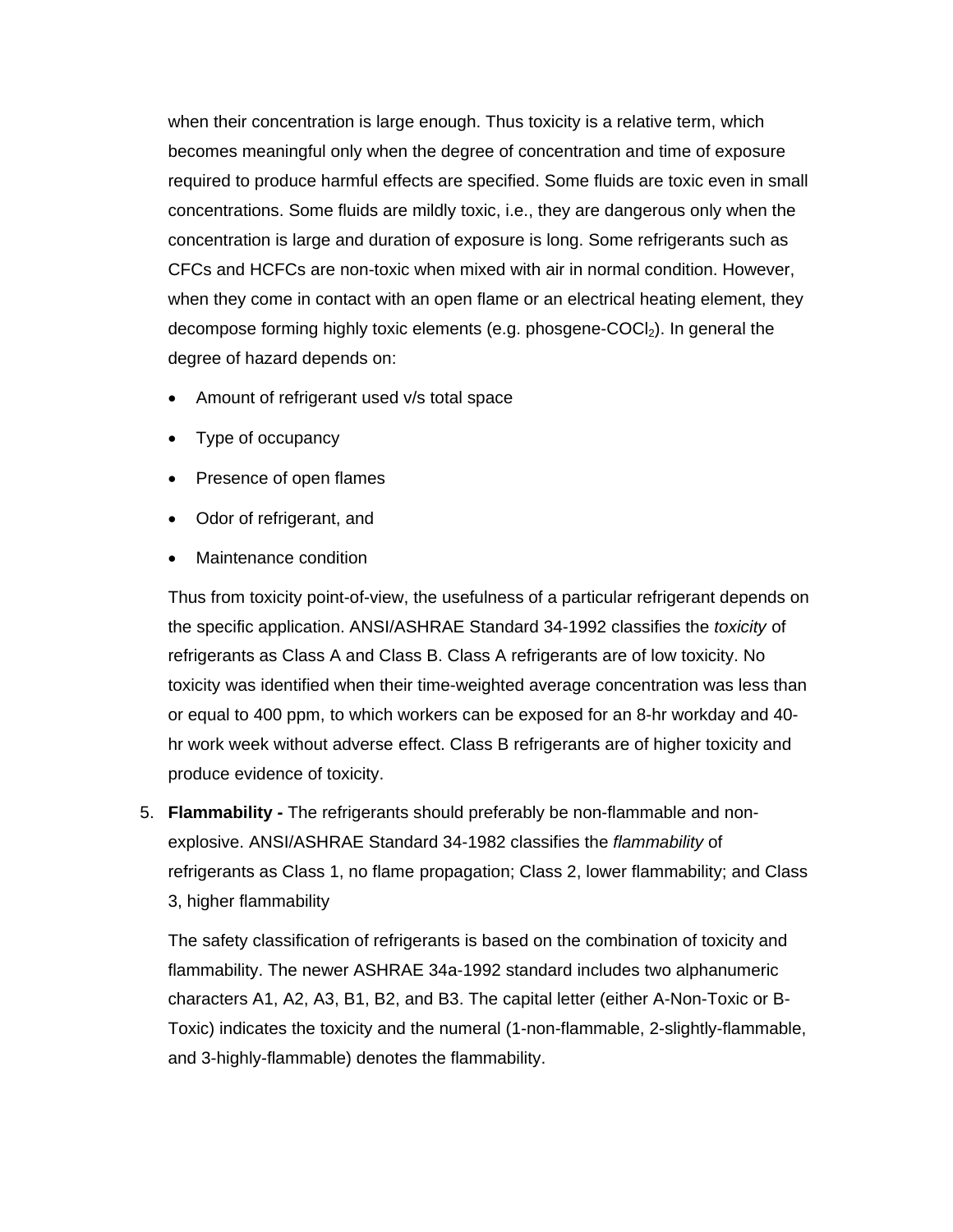- Refrigerants belonging to Group A1 (e.g. R11, R12, R22, R134a, R744, R718) are least hazardous i.e. have lower toxicity and nonflammable,
- Refrigerants belonging to Group B3 (e.g. R1140) are most hazardous (higher toxicity and high flammability.
- R123 in the B1 group, higher toxicity and nonflammable; and R717 (ammonia) in the B2 group, higher toxicity and lower flammability.

For HVAC refrigeration systems, only A1 refrigerants should be considered.

# Other important properties are:

- 6. **Chemical stability:** The refrigerants should be chemically stable as long as they are inside the refrigeration system.
- 7. **Compatibility:** The refrigerants should be compatible with common materials of construction (both metals and non-metals)
- 8. **Miscibility with lubricating oils:** Refrigerant should be miscible with mineral lubricant oil because a mixture of refrigerant and oil helps to lubricate pistons and discharge valves, bearings, and other moving parts of a compressor. Oil should also be returned from the condenser and evaporator for continuous lubrication. Refrigerants that are completely miscible with oils are easier to handle (e.g. R12). R-22 is partially miscible. R-134a is hardly miscible with mineral oil; therefore, special precautions should be taken while designing the system to ensure oil return to the compressor. One option is to add synthetic lubricant of polyolester to the refrigerant.
- 9. **Dielectric strength:** This is an important property for systems using hermetic compressors. For these systems the refrigerants should have as high a dielectric strength as possible
- 10. **Ease of leak detection:** In the event of leakage of refrigerant from the system, it should be easy to detect the leaks.

# **REGULATIONS**

Environmental concerns about depletion of the Earth's protective stratospheric ozone layer and the effect of CFC on this depletion have resulted in a halt in CFC production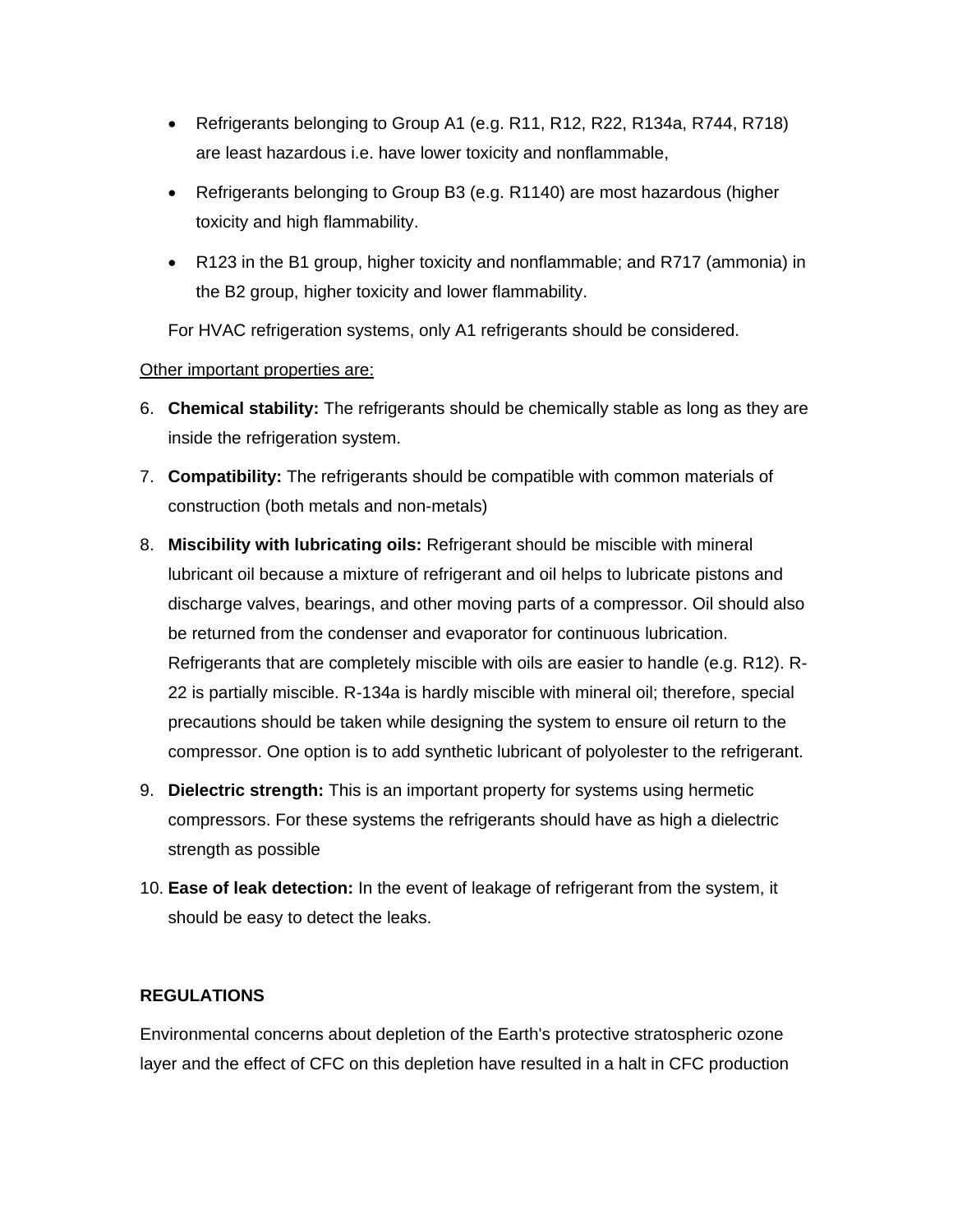since December 31, 1995 and supplies of CFC refrigerant for equipment servicing can ONLY come from recovery, recycling, and reclamation.

On September 16, 1987, the European Economic Community and 24 nations, including the United States, signed a document called the **Montreal Protocol**. It is an agreement to restrict the production and consumption of CFCs in the 1990s.

The Clean Air Act amendments, signed into law in the United States on November 15, 1990, concern two important issues: the phaseout of CFCs and the prohibition of deliberate venting of CFCs and HCFCs.

In February 1992, President Bush called for an accelerated ban of CFCs in the United States. In late November 1992, representatives of 93 nations meeting in Copenhagen agreed to phase out CFCs beginning January 1, 1996.

While HFCs and PFCs are not ozone-depleting substances, they have been identified as potent greenhouse gases with long atmospheric lifetimes and are part of the six gases included in the **Kyoto Protocol**. The Kyoto Protocol calls for the aggregate emissions of the six gases to be reduced to an average of 5% below 1990 levels in developed countries in the 2008-2012 timeframe. The HCFC production for use in new equipment in developed countries will cease in 2020 with total halt to manufacturing and importing mandated by 2030.

| Year to be implemented | <b>Clean air act regulations</b>                                                                                                                                                                                                                                                                                     |
|------------------------|----------------------------------------------------------------------------------------------------------------------------------------------------------------------------------------------------------------------------------------------------------------------------------------------------------------------|
| 2010                   | No production and no importing of HCFC R-22 except for<br>use in equipment manufactured prior to January 1, 2010.<br>(Consequently, there will be no production or importing of<br>new refrigeration equipment using R-22. Existing<br>equipment must depend on stockpiles or recycling for<br>refrigerant supplies) |
| 2015                   | No production and no importing of any HCFC refrigerants<br>except for use in equipment manufactured before January<br>1, 2020                                                                                                                                                                                        |
| 2020                   | No production or importing of HCFC R-22. (Since this is the<br>cutoff date for new equipment using HCFC refrigerants<br>other than R-22, this should end the installation of new<br>chillers using R-123).                                                                                                           |

**Implementation of HCFC Refrigerant Phase-out in the United States**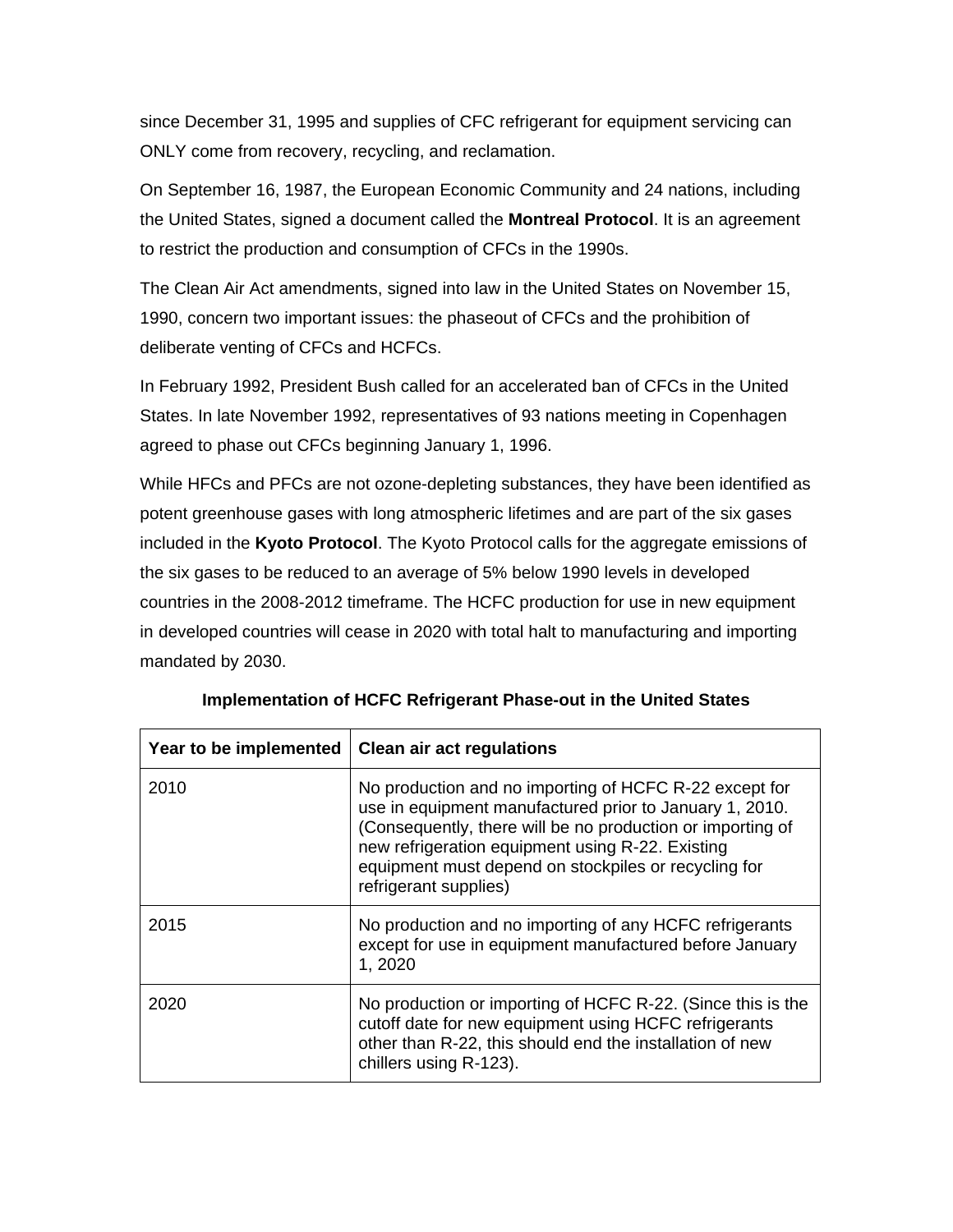|      | Year to be implemented   Clean air act regulations                                                                                                                                                                                                                                                                                                                    |
|------|-----------------------------------------------------------------------------------------------------------------------------------------------------------------------------------------------------------------------------------------------------------------------------------------------------------------------------------------------------------------------|
| 2030 | No production or importing of any HCFC refrigerant. (While<br>it is anticipated that the vast majority of packaged<br>equipment using R-22 will have been replaced by this date,<br>there will still be a significant number of water chillers using<br>R-123 still in operation. These chillers must depend on<br>stockpiles or recycling for refrigerant supplies). |

Hydro fluorocarbons (HFCs), are not regulated by international treaty and are considered, at least for the interim, to be the most environmentally benign compounds and are now widely used in HVAC refrigeration systems.

# **Recovery, Recycling and Reclamation of Refrigerants**

EPA standards for recovery, recycling, and reclamation of refrigerants include the following key guidelines:

As of December 31, 1995, CFCs can no longer be legally manufactured or imported into the United States. Supplies of CFC refrigerant for equipment servicing can ONLY come from recovery, recycling, and reclamation.

- Recycling is defined as the cleaning of refrigerant for reuse by oil separation and single or multiple passes through moisture absorption devices.
- Reclamation is defined as processing refrigerant to a level equal to new product specifications as determined by chemical analysis (testing to ARI-700 standards).
- Recovery is defined as transferring refrigerant in any condition from a system to a storage container without testing or purifying the refrigerant in any way (according to ARI -740 standards). Recovery of refrigerants is necessary to provide adequate refrigeration supplies for service applications after the production bans, as well as to prevent venting to the atmosphere and the resulting ozone depletion. Since, November 14, 1994, technicians servicing refrigeration hardware must be certified in refrigerant recovery and the sale of CFC and HCFC refrigerants has been restricted to technicians certified in refrigerant recovery.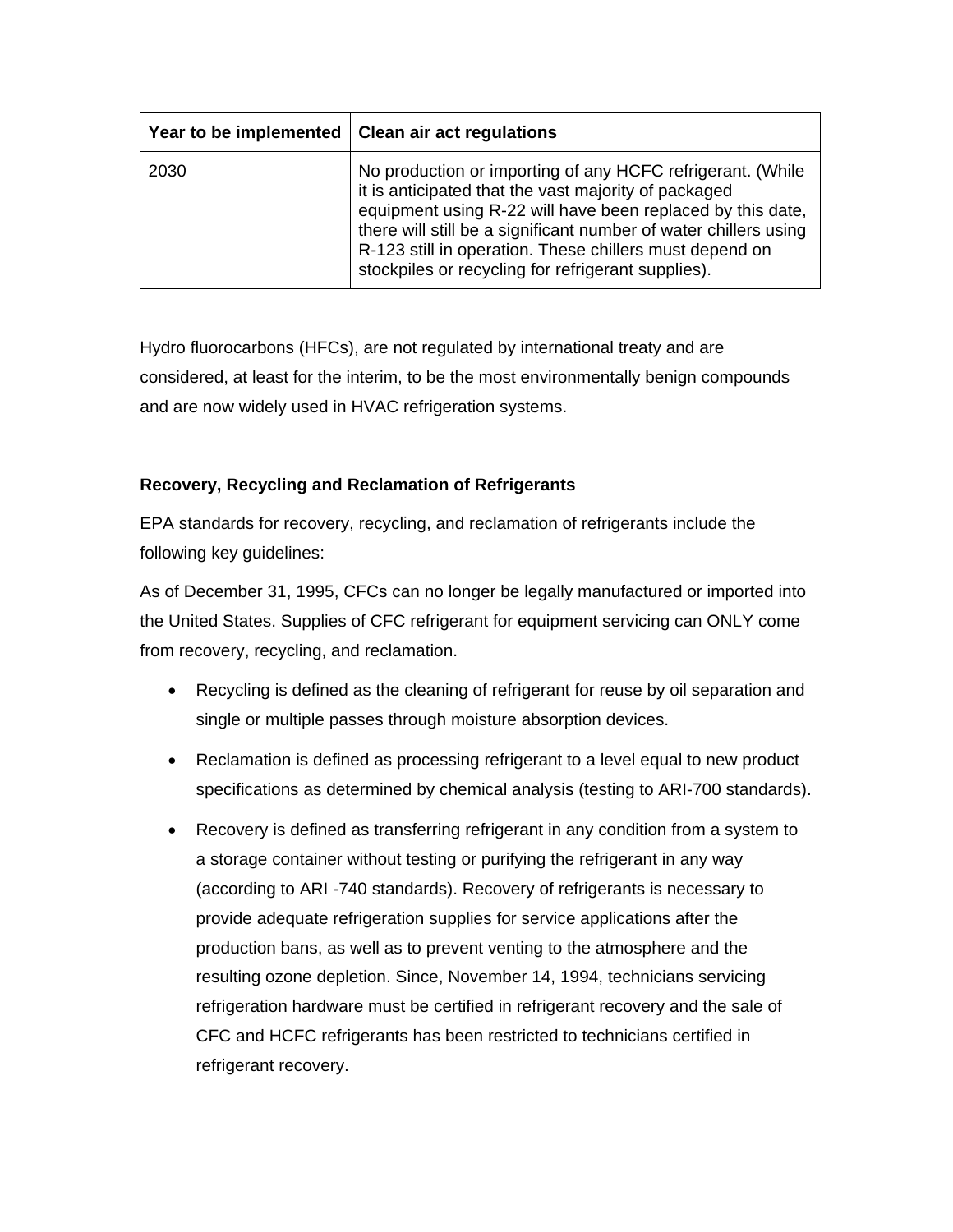EPA requires recovering the refrigerant before you dispose any air conditioning and refrigeration equipment or any other appliance containing CFC, HCFC, and HFC refrigerants. Venting of substitutes for CFC and HCFC refrigerants, including HFC-134a, is now illegal and mandatory recovery is required for all refrigerants (including HFCs).

Violation of the Clean Air Act, including the knowing release of refrigerant during the maintenance, service, repair, or disposal of appliances, can result in fines up to \$32,500 per day per violation. An award of up to \$10,000 may be paid to any person supplying information that leads to a penalty against a technician who is intentionally venting refrigerant.

For information concerning regulations related to stratospheric ozone protection, please visit web site: **<http://www.epa.gov/>** or call the EPA Stratospheric Ozone Hotline: 800- 296-1996 (10am-4pm eastern).

# **CURRENT REFRIGERANT OPTIONS**

Several refrigerants are used in the refrigeration and air conditioning sector that have differing impacts on the environment. The common theme is that they all need to be contained to ensure efficient operation and minimal impact on the environment, "responsible use" in other words. Based on the HCFC refrigerant phase-out schedule, there will be no production or importing of new refrigeration equipment using R22 after January 1, 2010. The choices of refrigerants include:

# **HFCs (hydrofluorocarbons)**

HFCs are the leading candidates of chlorine-free, non-toxic, low to non- flammable refrigerants which may be applied in any of the new installations, and indeed are the only ones which can realistically be considered for a large majority of air conditioning applications are R134A, R 407C and R410A, and their main characteristics are summarized below:

| <b>Properties</b> | <b>R134A</b> | <b>R407C</b> | <b>R410A</b> |
|-------------------|--------------|--------------|--------------|
| Glide (K)         |              | 6            | ററ<br>v.z    |
| 100 year GWP      | 1300         | 1530         | 1730         |

**Summary of the major characteristics of R134a, R407C and R410A**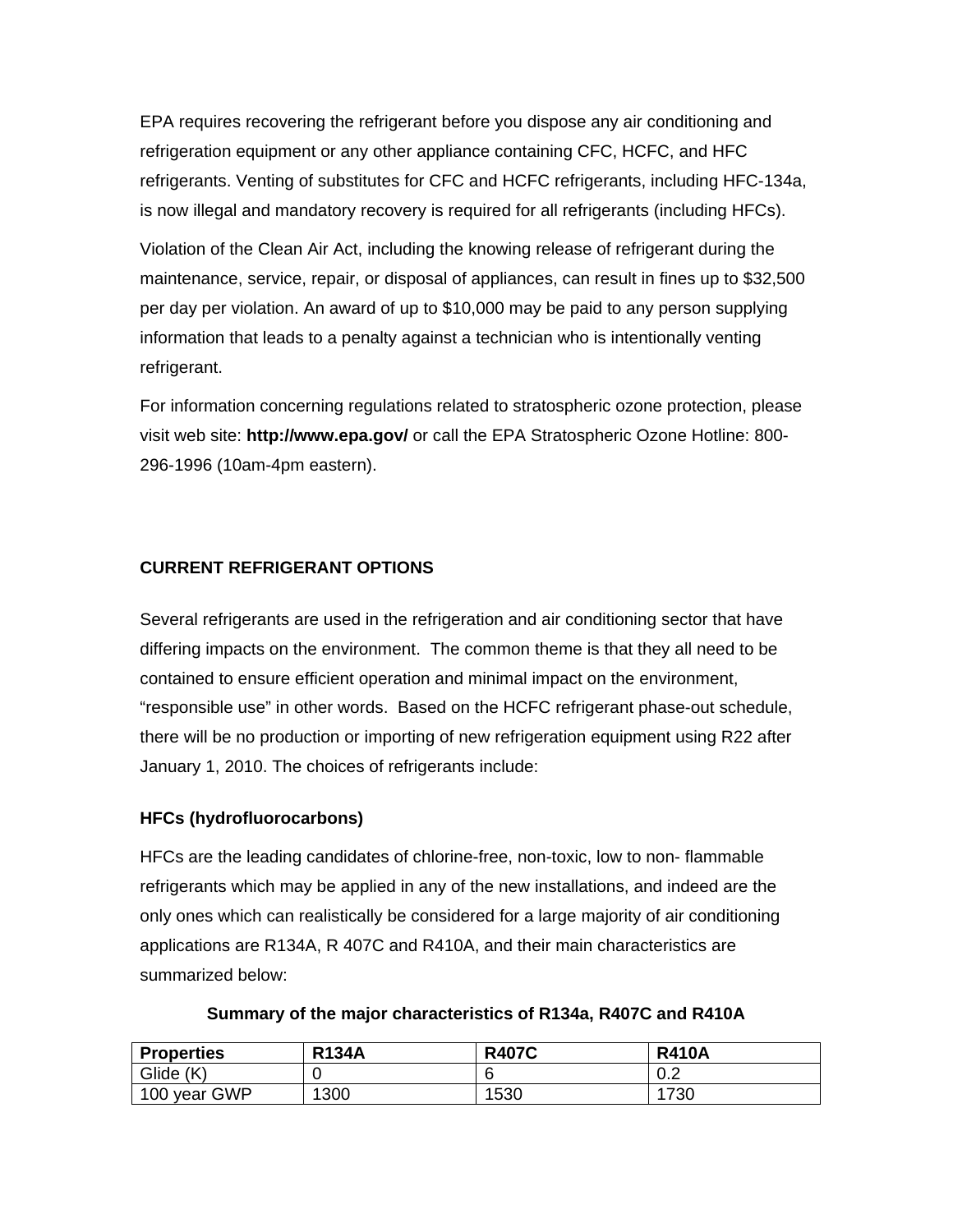| <b>Properties</b>           | <b>R134A</b>   | <b>R407C</b>  | <b>R410A</b>             |
|-----------------------------|----------------|---------------|--------------------------|
| Pressure @ 50°C             | 13.2           | 19.6          | 30.9                     |
| bar Abs                     |                |               |                          |
| <b>Critical Temperature</b> | 101            | 87            | 72                       |
| (°C)                        |                |               |                          |
| Compressor                  | 54% larger     | About same    | 30% lower                |
| Displacement                |                |               |                          |
| $(*R22)$                    |                |               |                          |
| <b>Pressure Drop</b>        | $~10\%$ higher | About same    | $\sim$ 30% lower         |
| $(*R22)$                    |                |               |                          |
| <b>Evap Heat Transfer</b>   | $~10\%$ lower  | $~10\%$ lower | $\sim$ 35% higher        |
| (%R22)                      |                |               |                          |
| <b>System Cost</b>          | Higher         | About same    | <b>Potentially lower</b> |

#### **R134A**

R -134A has the best theoretical performance and compressors optimized for it give very good COPs. But because of its lower pressure, about 50% larger displacement is required and this can make any compressor more costly when a larger body or shell size is needed. Also it needs larger tubing and components resulting in higher system cost. R134A has been very successfully used in screw chillers where short pipe lengths minimize costs associated with larger tubing. R134a also finds a niche where extra high condensing temperatures are needed and in many transport applications.

# **R407C and R410A**

Both R407C and R410A are non-azeotropic HFC refrigerant blends. Non-azeotropic blends (400 series) means that they experience a temperature glide during evaporation and condensation. In contrast, a pure refrigerant or an azeotropic (500 series) refrigerant blend has a single boiling point temperature at a given pressure. However, as discussed below R-410A is a near azeotropic refrigerant.

- R407C has properties close to those of R22, and is for this reason is seeing extensive use world over. Its glide and heat transfer properties generally penalize the system performance, although counter flow heat exchange can deliver some benefit with plate heat exchangers.
- R410A looks discouraging at first because of its poor theoretical performance, low critical temperature, high pressure, and non-availability (until recently) of compressors. These factors would seem to indicate a low score on most criteria. However, the refrigerant side heat transfer is about 35% better than with R22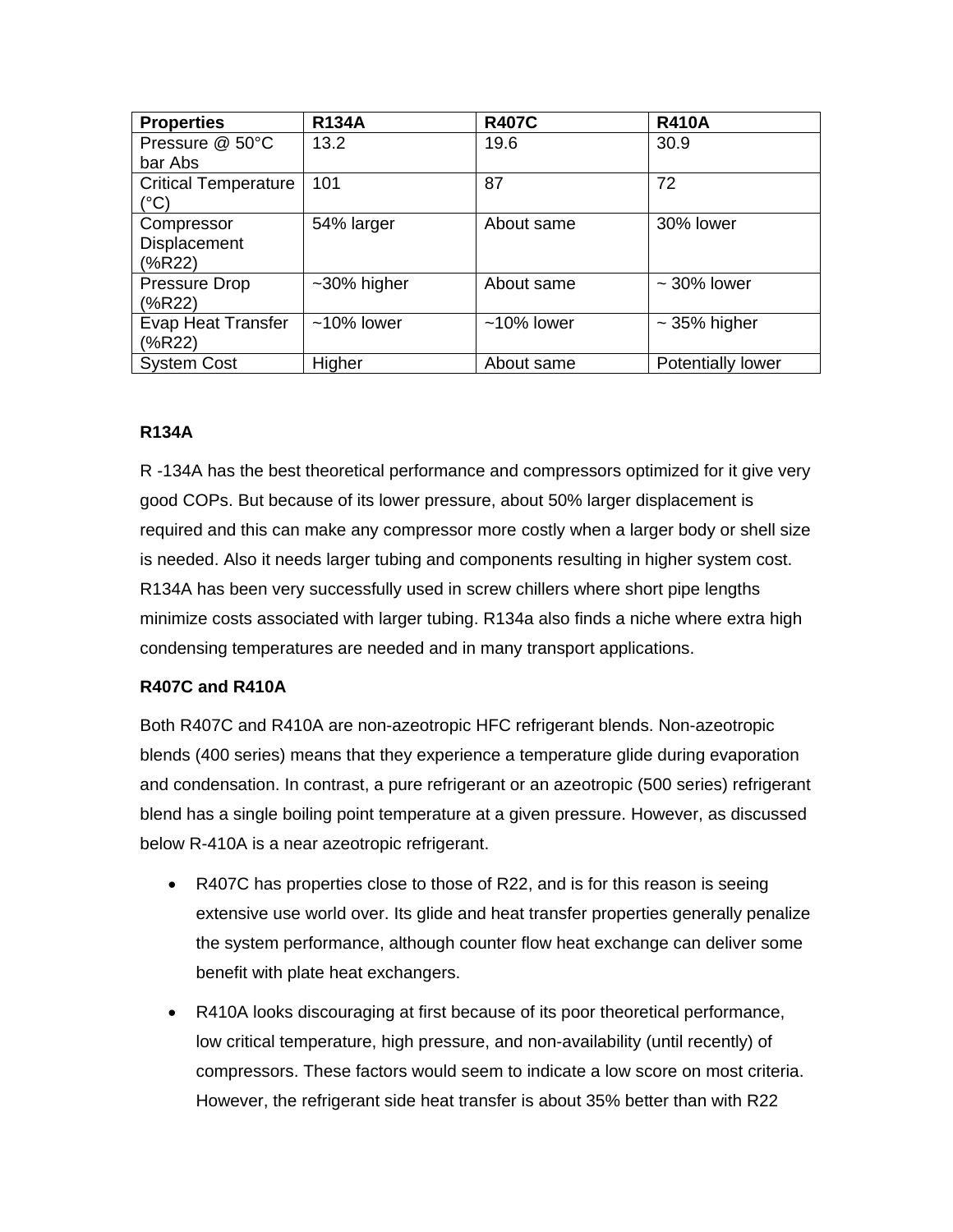whereas for the other two it is poorer. The pressure drop effect in equivalent heat exchangers will be approximately 30% less.

#### **R 417A**

R 417A is another HFC designed primarily for retrofitting into existing R22 systems although some OEMs have been considering it for new product. When retrofitted in a system previously optimized for R22 the heat exchangers become effectively 5-10% oversized. This will tend to cause an adjustment of evaporating temperature upwards and condensing temperature downwards. It is not surprising that R 417A has been reported to deliver better system COPs than R22. A major concern is oil return when using mineral oil. Adequate oil return under all commonly encountered conditions is unproven, and users are strongly recommended to verify that proper oil levels are maintained under all conditions if R417A is to be considered.

# **HCs (hydrocarbons)**

HCs (hydrocarbons) have a low global warming potential, are energy efficient, but are highly inflammable. R290 (propane) is an example. Being inflammable, the charge size is regulated by refrigeration safety standards, which establish maximum allowable charge sizes as a function of the occupancy category and air conditioned space volume. In practice, for many applications, these charge size constraints preclude the use of flammable refrigerants for direct air conditioning systems.

# **Inorganic Refrigerants**

**Ammonia** is a non-halocarbon refrigerant and is currently widely used. The benefits of ammonia as a refrigerant are:

- Is not a contributor to ozone depletion, greenhouse effect, or global warming;
- Is naturally released into the atmosphere from many sources
- Is energy efficient
- Has a pungent odor that gives it a self-alarming property.

Ammonia is widely used in the food processing and pharmaceutical industries. However, local-permitting authorities may restrict the use of ammonia due to its toxicity and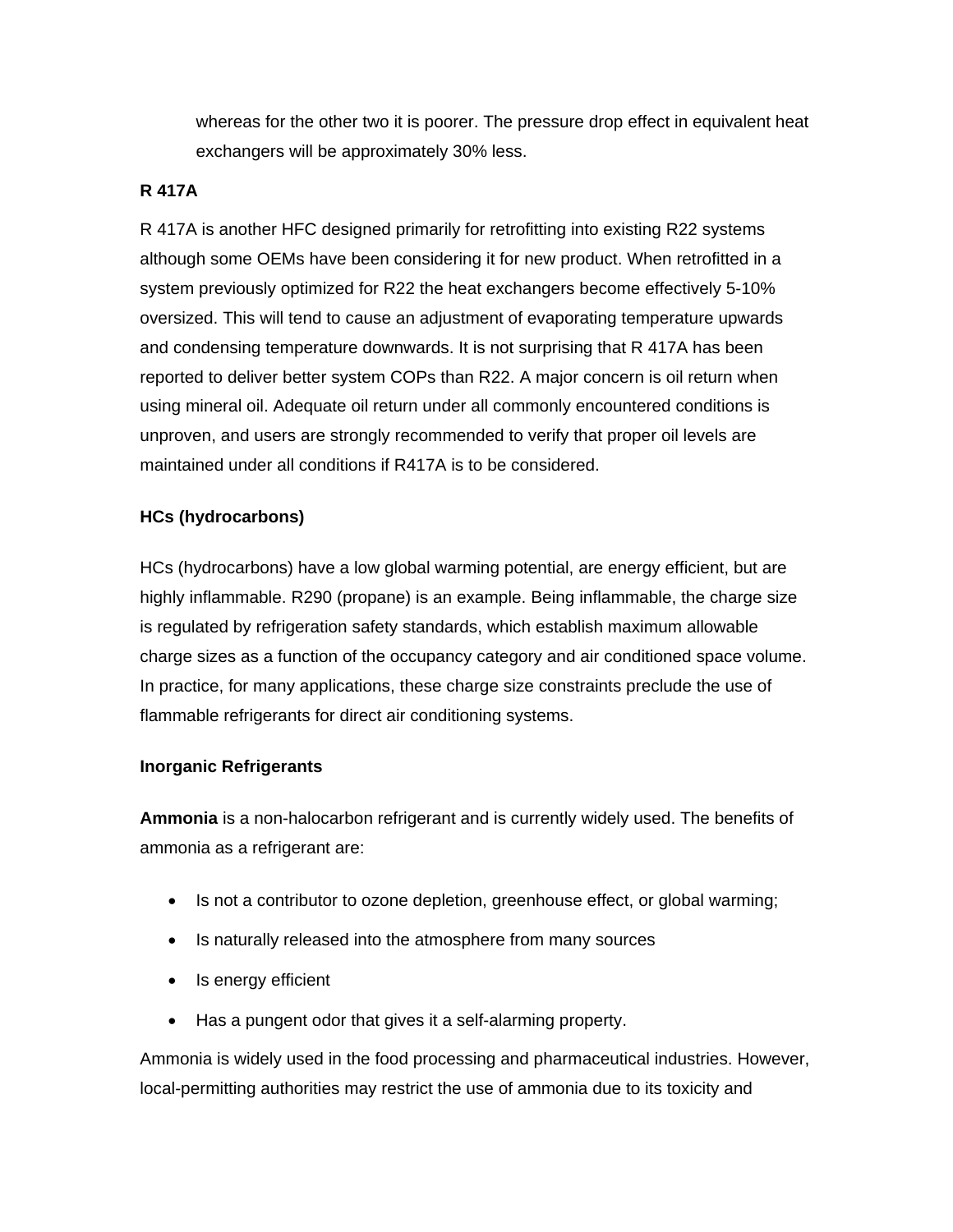flammability. R717 (ammonia) has best theoretical COP. In practice, compressor COP tends to be only a few percent better than R22. System design for the best system COP may result in high cost, particularly when taking into account necessary items to ensure safety. Ammonia's B2 category makes it suitable only for indirect (chiller) systems. Within the chiller market it finds its place mainly in the Screw Chiller sector. Scroll and Reciprocating Chillers are generally smaller size and less able to bear the safety costs and scrolls are not available for R717.

**Carbon dioxide** is a greenhouse gas, but is not very energy efficient and as requires very high pressure equipment. However  $CO<sub>2</sub>$  is emerging as a good refrigerant for specific applications like heat pumps for water heaters. In this case the use of  $CO<sub>2</sub>$  is based on an objective assessment of its performance from all the refrigerants available. In contrast, in conventional air-conditioning and refrigeration systems HFCs remains the optimal solution, which is why it is important to maintain refrigerant choice.

Table in Annexure – 1 provides the suggested replacements for CFCs and HCFCs.

#### **Concluding…..**

The perfect refrigerant does not exist but to come up with the optimum solution for any given application users must make an assessment, which balances the characteristics of different refrigerants. An essential part of this decision is the consideration of competing technology on the markets. Any choice must be guided by regulation and procedures, which ensure refrigerants are used responsibly.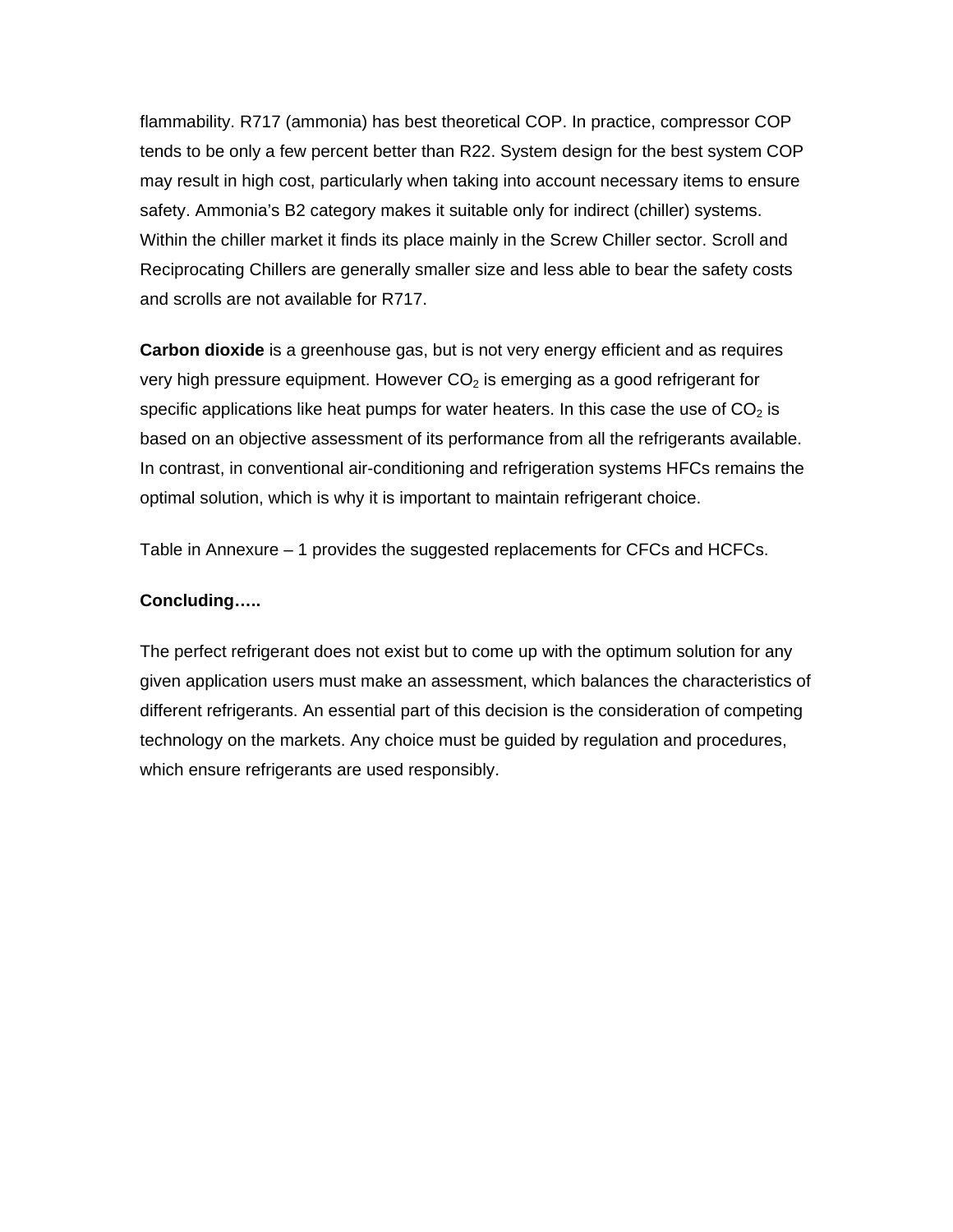#### **RESUME OF THE REFRIGERANT OPTIONS**

HVAC refrigeration equipment is currently undergoing transition in the use of refrigerants. In the earlier 1990s, R11 was widely used for centrifugal chillers, R12 for small and medium-size vapor compression systems, R22 for all vapor compression systems, and CFC/HCFC blend R502 for low-temperature vapor compression systems. Because of the phaseout of CFCs and BFCs before 1996 and HCFCs in the early years of the next century, alternative refrigerants have been developed to replace them:

- 1. R123 (an HCFC of ODP = 0.02) to replace R11 is a short-term replacement that causes a slight reduction in capacity and efficiency. R245ca (ODP =  $0$ ) may be the long-term alternative to R11.
- 2. R134A (an HFC with ODP = 0) to replace R12 in broad applications. R134A is not miscible with mineral oil; therefore, a synthetic lubricant of polyolester is used.
- 3. R404A (R-125/R-134a/143a) and R407C (R32/R-125/R134a) are both HFCs near azeotropic of ODP = 0. They are long-term alternatives to R22. For R-407C, the composition of R-32 in the mixture is usually less than 30% so that the blend will not be flammable. R-407C has a drop of only 1 to 2% in capacity compared with R22.
- 4. R507 (R-125/R-143a), an HFC's azeotropic with ODP = 0, is a long-term alternative to R-502.
- 5. Synthetic polyolester lubricant oil will be used for R-507. There is no major performance difference between R507 and R502. R402A (R22 /R125 /R290), an HCFC's near azeotropic, is a short-term immediate replacement, and drop-in of R-502 requires minimum change of existing equipment except for reset of a higher condensing pressure.

| <b>Substitute (Name</b><br><b>Used in the Federal</b><br><b>Register)</b> | Trade<br><b>Name</b> | Refrigerant<br><b>Being Replaced</b> | <b>Retrofit/ New Uses</b><br>(R/N) |
|---------------------------------------------------------------------------|----------------------|--------------------------------------|------------------------------------|
| Evaporative/Desiccant                                                     |                      | all CFCs                             | N                                  |

#### **Acceptable Substitutes for CFCs**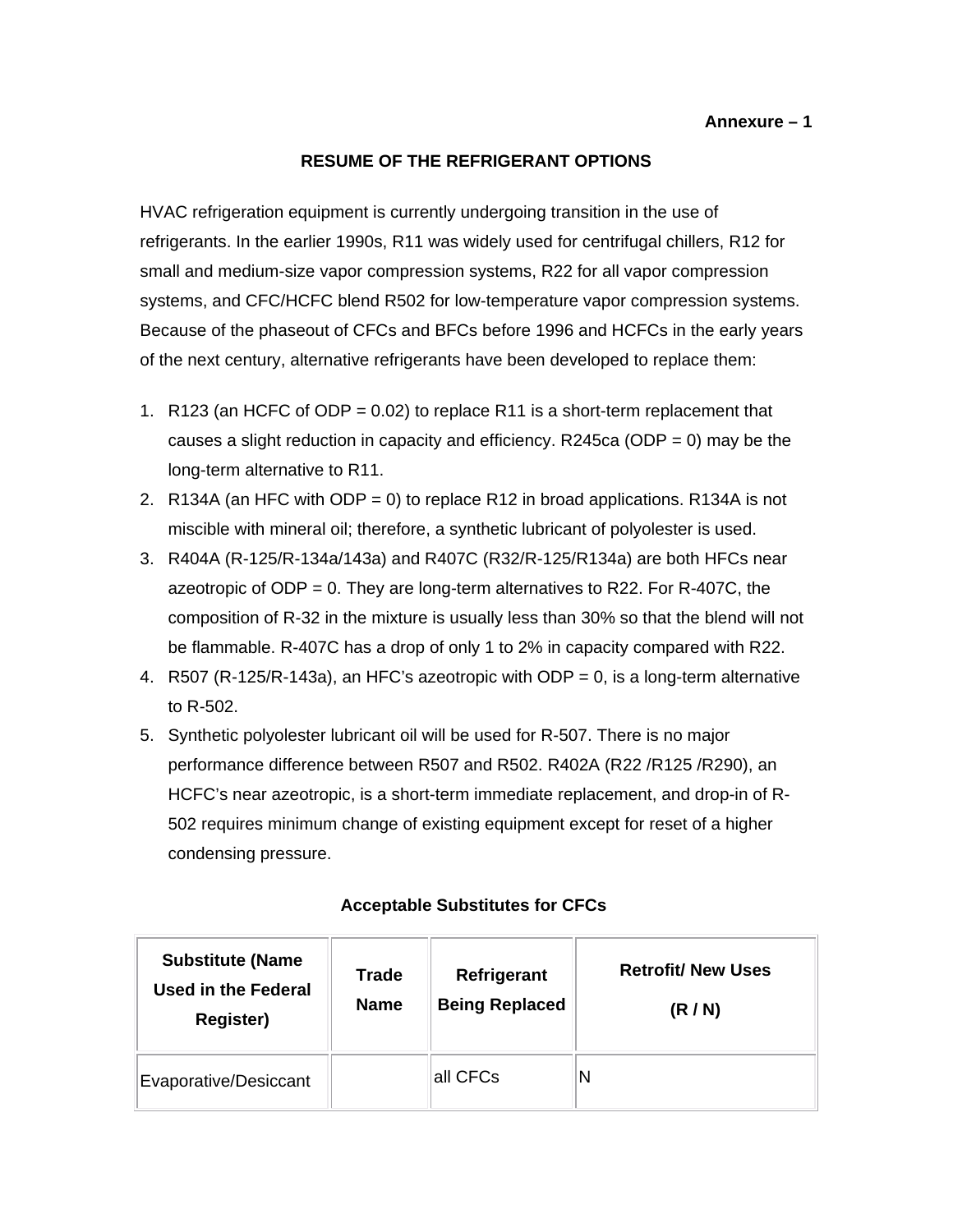| Cooling |                         |     |      |
|---------|-------------------------|-----|------|
| R-407C  | Suva 407C,<br>Klea 407C | 502 | R, N |
| R-422C  | $ ICOR$ XLT1 $ 502$     |     | R, N |
| KDD6    | KDD6                    | 12  | R, N |

# **Acceptable Substitutes for HCFCs**

| <b>Substitute (Name Used</b><br>in the Federal Register) | <b>Trade</b><br><b>Name</b>      | Refrigerant<br><b>Being Replaced</b> | <b>Retrofit/ New Uses</b><br>(R/N)                                                                                                                          |
|----------------------------------------------------------|----------------------------------|--------------------------------------|-------------------------------------------------------------------------------------------------------------------------------------------------------------|
| <b>HFC-134a</b>                                          |                                  | 22                                   | N                                                                                                                                                           |
| <b>THR-03</b>                                            |                                  | 22                                   | $\mathsf{N}$<br>NOTE: this determination<br>applies ONLY to window-unit<br>residential air conditioning,<br>and not to central air<br>conditioning systems. |
| <b>ISCEON 59, NU-22, R-</b><br>417A                      | <b>ISCEON</b><br>59, NU-22       | 22                                   | R, N                                                                                                                                                        |
| R-410A, R-410B                                           | AZ-20,<br>Suva<br>9100,<br>Puron | 22                                   | N                                                                                                                                                           |
| <b>R-407C</b>                                            | Suva<br>9000, Klea               | 22                                   | R, N                                                                                                                                                        |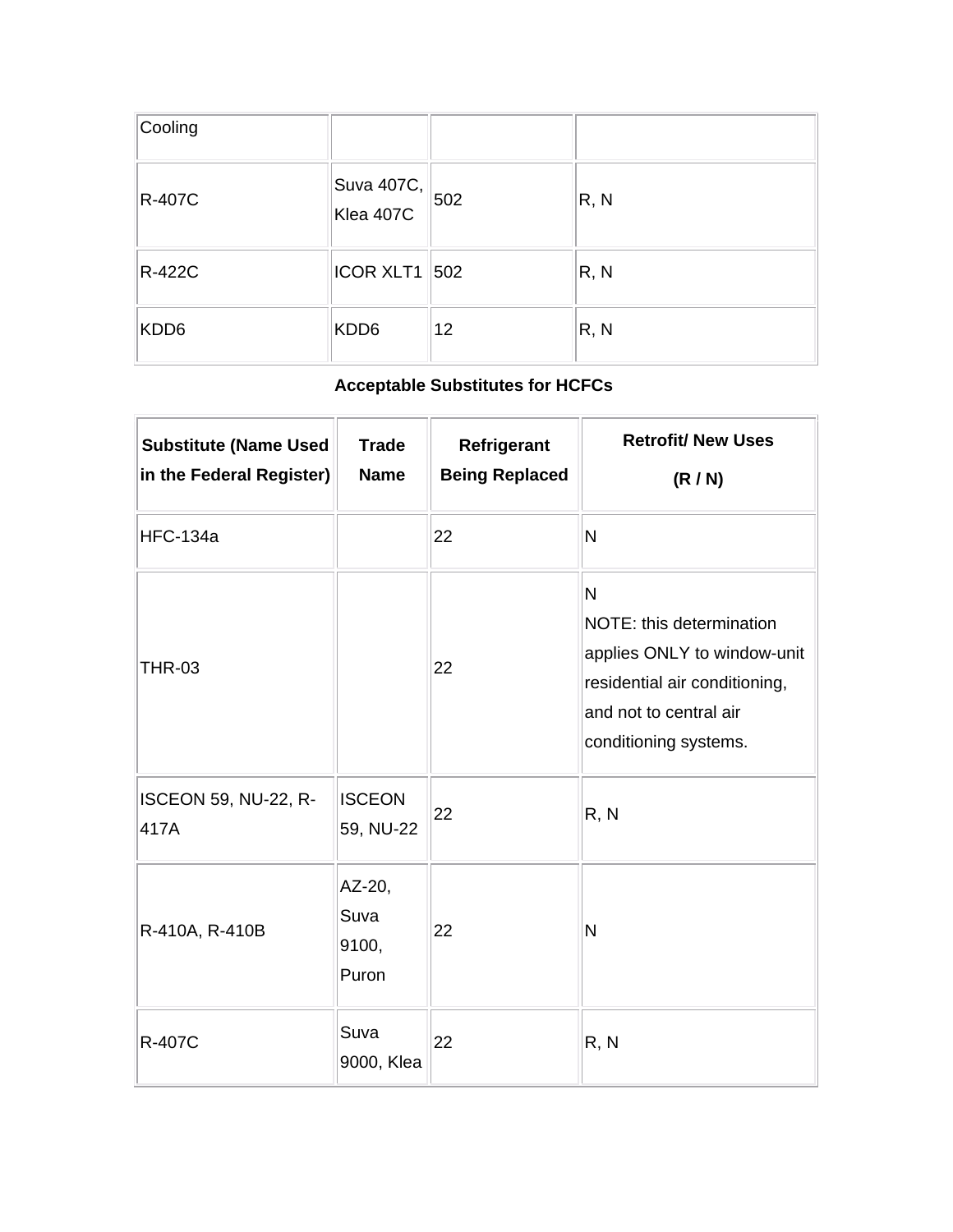|                                            | 66                     |           |      |
|--------------------------------------------|------------------------|-----------|------|
| R-507, R-507A                              | AZ-50                  | 22        | R, N |
| <b>NU-22</b>                               | <b>NU-22</b>           | 22        | R, N |
| Ammonia Absorption                         |                        | 22        | N    |
| Evaporative/Desiccant<br>Cooling           |                        | all HCFCs | N    |
| R-404A                                     | <b>HP62</b>            | 22        | R, N |
| R-125/134a/600a<br>(28.1/70.0/1.9)         |                        | 22        | R, N |
| <b>RS-44</b>                               | <b>RS-44</b>           | 22        | R, N |
| R-421A                                     | Choice<br><b>R421A</b> | 22        | R, N |
| R-422D                                     | <b>ISCEON</b><br>MO29  | 22        | R, N |
| <b>R-424A</b>                              | <b>RS-44</b>           | 22        | R, N |
| R-125/290/134a/600a<br>(55.0/1.0/42.5/1.5) | ICOR AT-<br>22         | 22        | R, N |
| R-422C                                     | <b>ICOR</b><br>XLT1    | 22        | R, N |
| R-422B                                     | <b>ICOR</b><br>XAC1    | 22        | R, N |